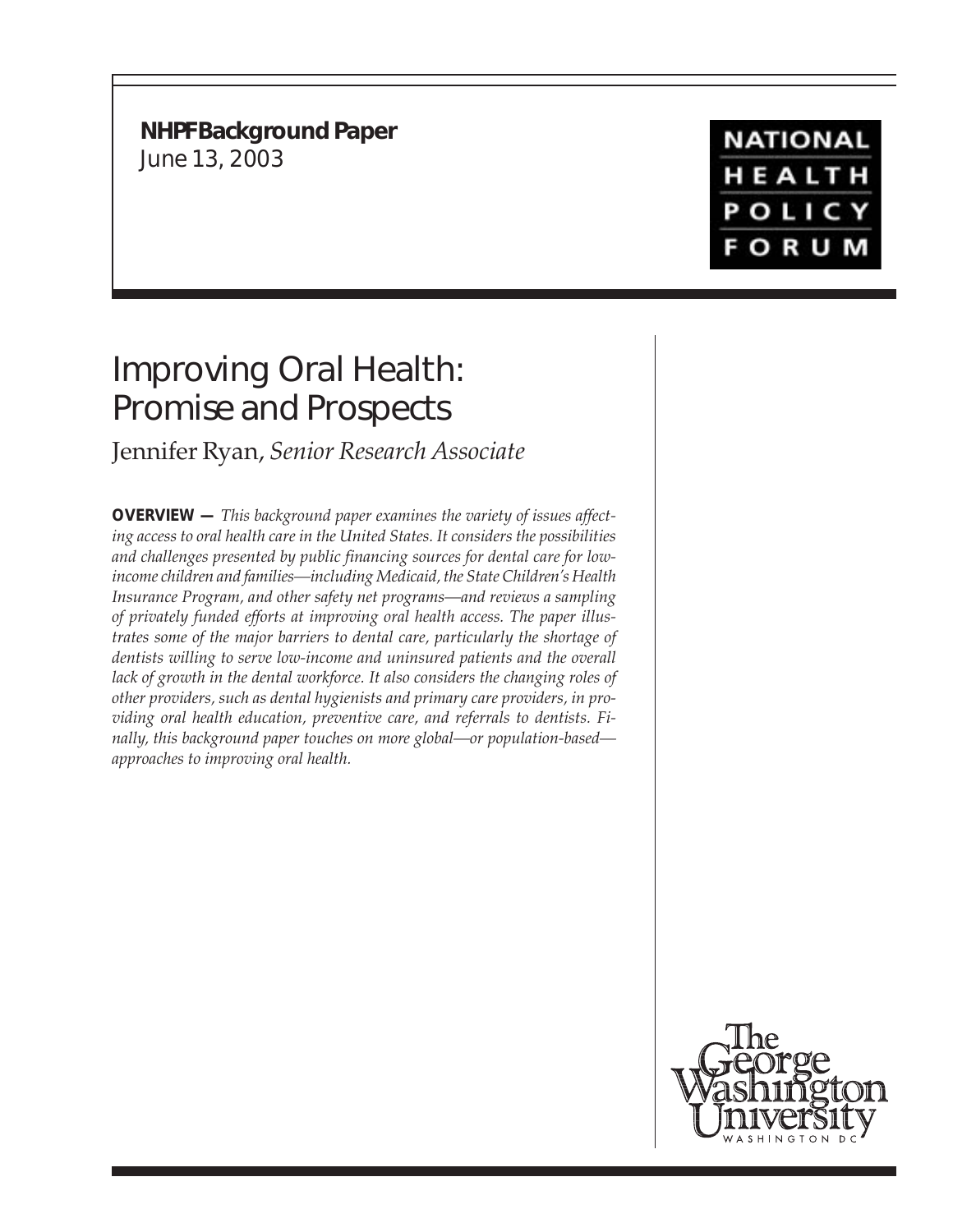# Improving Oral Health: Promise and Prospects

Oral health does not get a great deal of press in today's "big picture" the nation is preoccupied by the threats of terrorism and war, burdened by a struggling economy, and challenged by continuously rising health care costs and rates of uninsurance. The economic downturn has taken its toll on state budgets, and the Medicaid program, which plays a significant but underappreciated role in oral health, is in jeopardy for the first time in 35 years. Many Americans find it easy to put off dental care, both as a personal priority and as a policy priority. However, the message from advocates and policymakers who focus their efforts on promoting dental access is that, without oral health, the promise of overall health is significantly compromised. As stated in the 2000 surgeon general's report, "Oral Health in America," "As the gateway of the body, the mouth senses and responds to the external world and at the same time reflects what is happening deep inside the body."1

# **THE "SILENT EPIDEMIC"**

It is difficult to overstate the importance of oral health, particularly for children. In adults, neglected oral health can eventually lead to a number of more serious conditions; the implications for children are perhaps even more immediate and can have dire consequences. For an estimated four to five million children and adolescents, tooth decay and the pain associated with it severely interfere with the daily activities of eating, sleeping, speaking, learning, playing, and going to school and work. These children struggle through meals, are distracted from play and study, and are often embarrassed about how they appear to their peers.2 And, in some instances, there is evidence of "failure to thrive" in young children with early childhood tooth decay.

One of the key themes of the surgeon general's report is to emphasize the association between oral health and *overall health*, which was defined in 1948 by the World Health Organization as "a complete state of physical, mental, and social well-being, and not just the absence of infirmity." Research has pointed to associations between chronic oral infections and heart and lung diseases, diabetes and strokes; as well premature births and low-birth weights. The report argues that "Oral health is a critical component of health and must be included in the provision of health care and the design of community programs,"3 and this theme now runs through the body of work on oral health in the health policy community.

#### **National Health Policy Forum**

2131 K Street NW, Suite 500 Washington DC 20037 202/872-1390 202/862-9837 [fax] nhpf@gwu.edu [e-mail] www.nhpf.org [web]

**Judith Miller Jones** *Director*

**Judith D. Moore** *Co-Director*

**Sally Coberly** *Deputy Director*

**Michele Black** *Publications Director*

**NHPF** is a nonpartisan education and information exchange for federal health policymakers.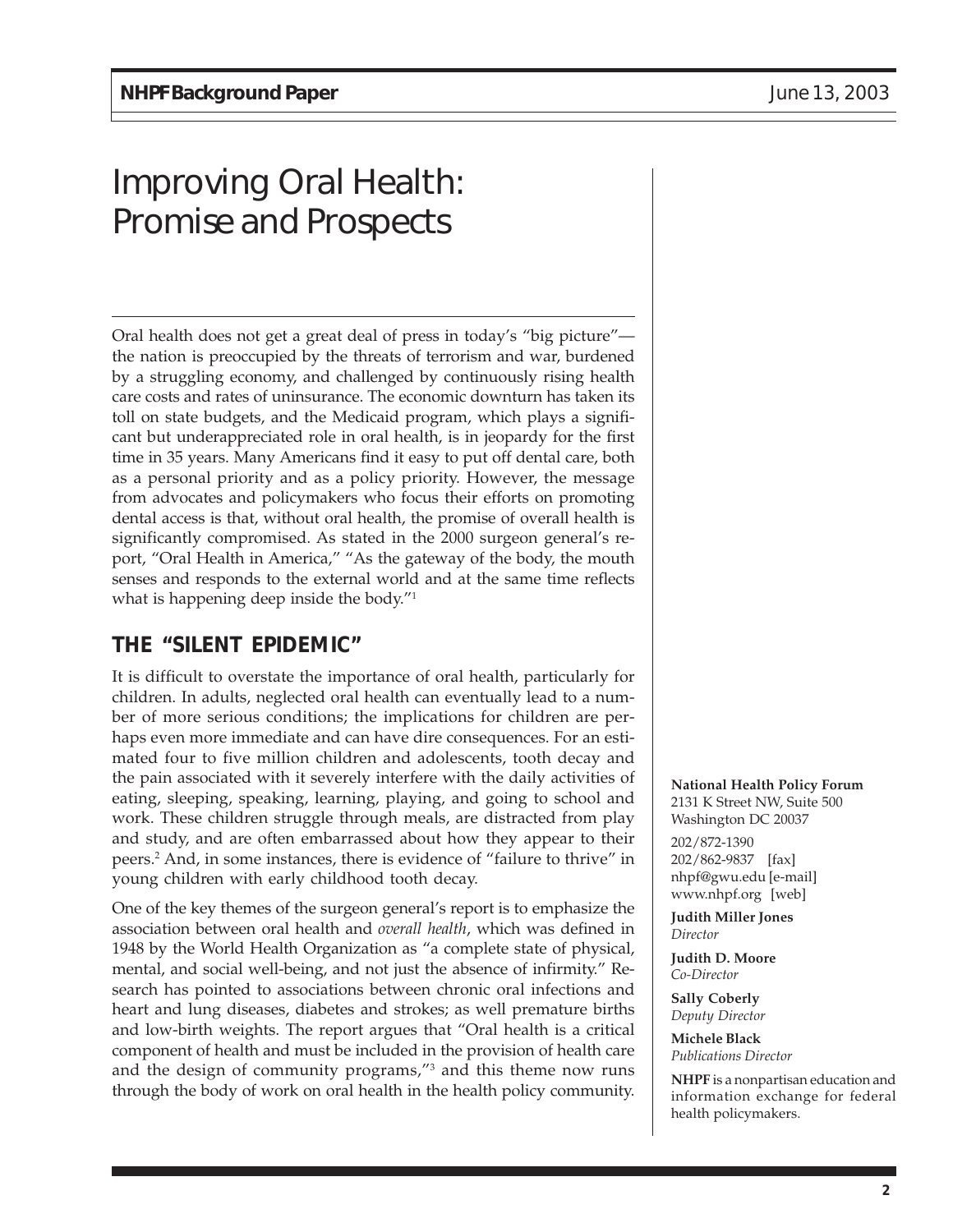The surgeon general's report is careful to acknowledge that significant gains in oral health have been made since the idea of "prevention" started to become accepted in the 1930s. People are no longer expected to lose their teeth by middle age, although 30 percent of adults aged 65 and older are still edentulous (toothless).<sup>4</sup> In the next 50 years, due to advances such as increased access to basic dental services, fluoridated community drinking water, and the broader availability of dental sealants, fewer individuals will suffer from significant dental disease and can expect to keep their teeth throughout their lives. The surgeon general's report documents that dental caries (tooth decay) is the single most common and chronic childhood disease—five times more common than asthma—and that 50 percent of children between the ages of five and nine have untreated tooth decay. Seventy-eight percent of children have dental caries by the time they are 17. And 80 percent of tooth decay is concentrated in 25 percent of children.5 Dental-related illness results in the loss of millions of hours of school each year, with even more significant losses for poor children.<sup>6</sup> Even among children with dental coverage through Medicaid, only 20 percent actually receive preventive dental visits (one-fourth the number of children that obtain a medical visit through Medicaid each year).7

For low-income adults, dental care often becomes an even lower priority. In 1999, only 28 percent of people with incomes below 200 percent of the federal poverty level (FPL) reported making a dental visit in the previous 12 months, compared with 58 percent of higher-income people.<sup>8</sup> The Medical Expenditure Panel Survey (MEPS) found that, for every adult without health insurance, there are three adults without dental coverage. The Medicaid income eligibility levels for nondisabled, childless adults are extremely limited (the average Medicaid eligibility level is 59 percent of the federal poverty level—\$5,298 for an individual in 2003). And, while roughly half of the states currently provide some level of optional dental care for Medicaid-eligible adults, only a handful provide comprehensive services, and that number is decreasing as the state budget crisis continues. Adults lose more than 164 million work hours each year due to pain and other consequences of poor oral health. The implications of poor access to oral health care extend well beyond the reaches of the Medicaid program—there are 108 million children and adults without dental insurance in the United States, more than two and a half times the number of people without health insurance.

The elderly struggle with an additional set of barriers to dental care, as many elderly individuals lose their dental insurance when they retire and Medicare does not pay for routine dental care. Nearly one-third of individuals over age 65 have untreated dental caries. And in 1997, only half of noninstitutionalized individuals reported having a dental visit in the previous 12 months. Medicare covers only "medically necessary" dental care that is related to a specific medical problem, which excludes almost all basic, preventive, and reconstructive services. Low-income elderly and

**Only 28 percent of lowincome people reported making a dental visit in the past 12 months.**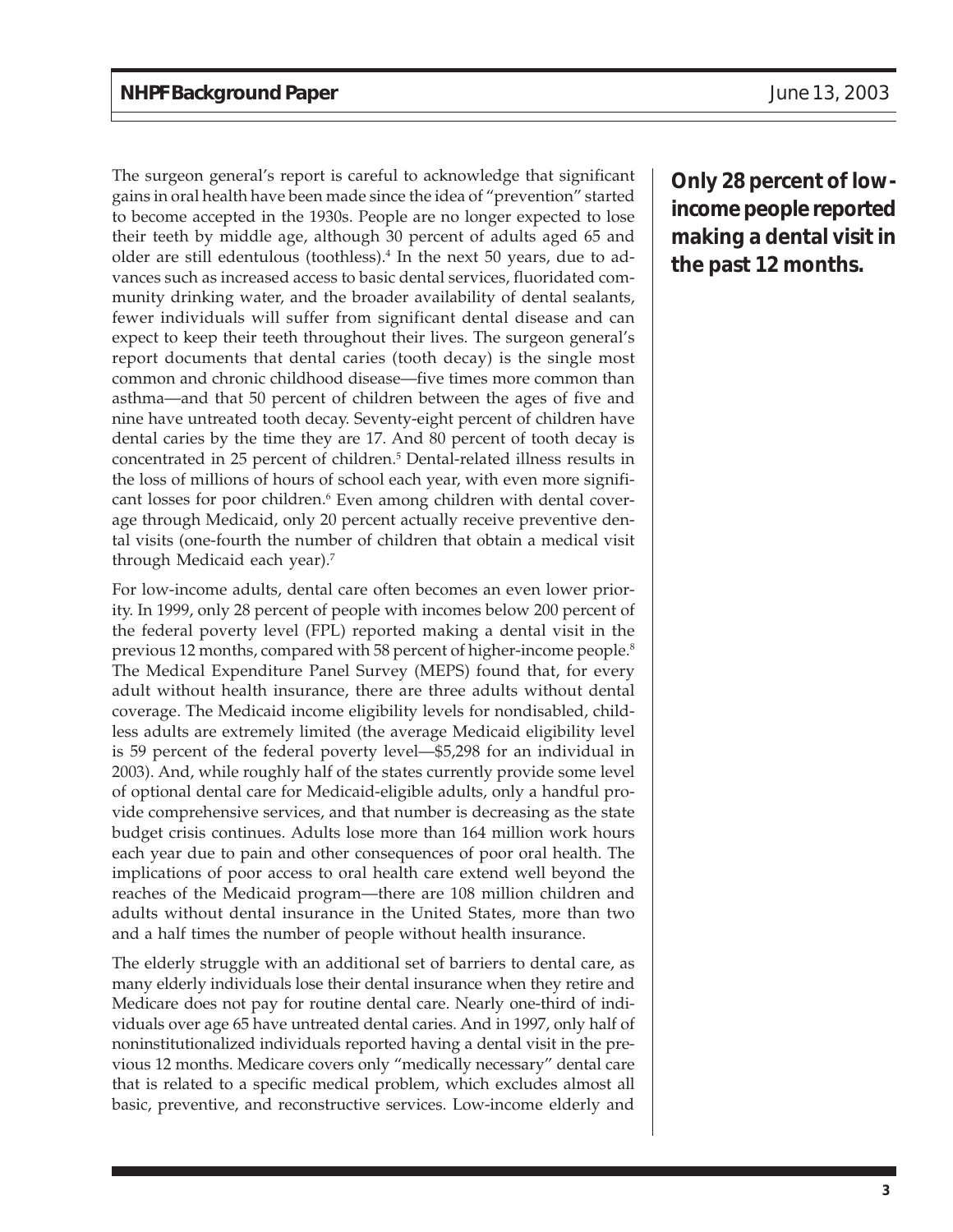individuals with disabilities may have dental coverage through Medicaid, but a variety of barriers, including very low payment rates for dentists, create significant access problems.9 Consequently, 79 percent of elderly individuals are faced with paying for their dental care out-of-pocket. These financial factors are significant because the elderly are more likely to suffer from severe conditions like edentulism, periodontal disease (inflammation of the supporting structure of the teeth), and oral cancer (which results in more than 4,000 deaths each year).<sup>10</sup>

#### **Barriers to Oral Health for Low-Income Families**

From the health policy perspective, the most obvious barrier to oral health for low-income families is the lack of accessible providers in both the private sector and the public "safety net." A significant portion of the overall population lacks dental insurance, and federal surveys of payment sources for dental care for children found that 47 percent of care was paid out-of-pocket, 45 percent by private insurance, and only 8 percent by Medicaid (or "other").<sup>11</sup> Even when individuals have dental coverage, it is often limited and the cost-sharing requirements can often be prohibitive.

The relationship between coverage and access is different for medical care and dental care. While many issues with access to health coverage and services remain, the overall impact of dental coverage has been even more significantly questioned. First, dental coverage is typically very limited and often includes both annual and lifetime caps. In addition, most dental coverage has significantly higher deductibles and copayments, even to the point that paying for dental care out-of-pocket is more cost-effective for some individuals. As a result, it could be argued that the lack of dental coverage is a less significant barrier to oral health care than the lack of health coverage is to medical care. Second, it is almost impossible to buy dental insurance in the individual market. This is because dental needs are typically much more predictable than medical needs. Therefore, it is more likely that individuals will purchase coverage only when they anticipate a need for major dental treatment and then drop coverage after the care is received. Consequently, the dental insurance market offers only group plans in order to spread the risk associated with dental care needs.<sup>12</sup> Even though group plans are available, many employers (across the board) that offer subsidized health insurance to their employees do not offer similar dental coverage. As a result, working families are often faced with paying for their dental care out-of-pocket, which gets expensive very quickly (see Figure 1).

Despite efforts to increase access to oral health services in recent years, too many disparities remain—poverty is the greatest indicator of disparities in both oral health and dental care, followed closely by racial, ethnic, and geographic indicators. Cuts resulting from the current budget crisis in the states and nationally will only further stifle the slow progress that **The most obvious barrier to oral health for low-income families is the lack of accessible providers.**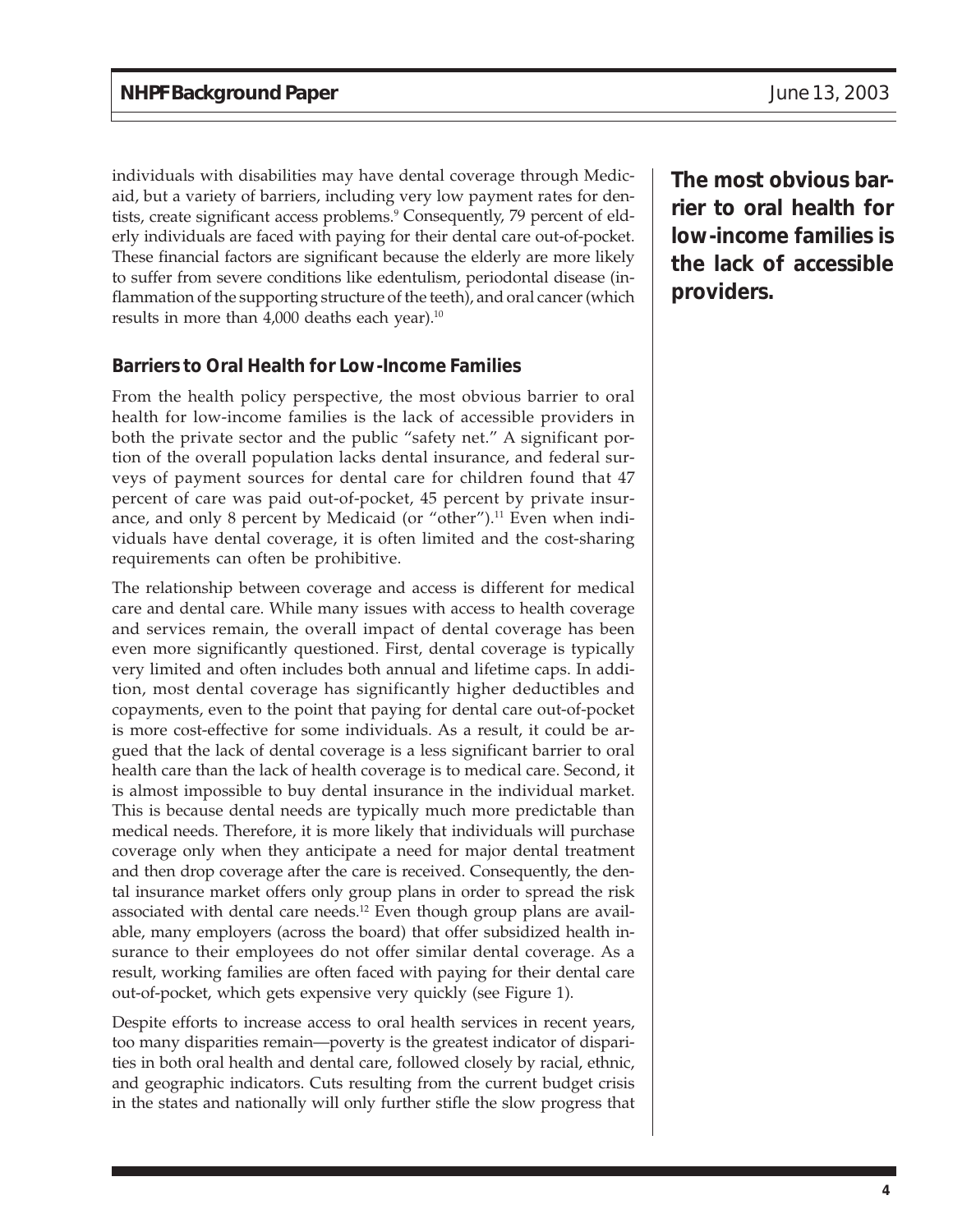

**FIGURE 1 Annual Cost of Dental Care for a Family of Four**

had been made through the creation and implementation of the State Children's Health Insurance Program (SCHIP) in the late 1990s. Lowincome children under age 19 account for 80 percent of all tooth decay, and these children have acute dental disease at a significantly higher level than middle- or higher-income children. Spending patterns further illustrate the disparity issue. Dental expenditures for the more than one-third of children whose families are poor or near-poor account for only one-sixth of dental expenditures for children overall—\$1.9 billion as compared to \$10.1 billion in expenditures for higher-income children in 1996—despite the availability of Medicaid.13

Study results have also shown that Hispanic and African-American children have twice as much untreated tooth decay as Caucasian children. A corresponding problem is the racial disparity among dentists (see further discussion under "Addressing Workforce Issues"). To address some of the oral health problems that stem from such economic, racial, and ethnic disparities, states and the federal government—through the Medicaid and SCHIP programs—have taken steps to expand coverage and reach out to the nation's vulnerable populations, with mixed and somewhat inconsistent success.

### **MEDICAID AND SCHIP: THE DOUBLE-EDGED SWORD**

Medicaid and SCHIP are significant but somewhat limited sources of dental coverage for certain low-income families and children. Medicaid is a state-administered health coverage program that is jointly financed by the state and federal governments to serve low-income children and families, as well as the aged and disabled. The Medicaid program provides health coverage for 55 percent of all poor children and 20 percent of children overall.14 With respect to dental services, all children under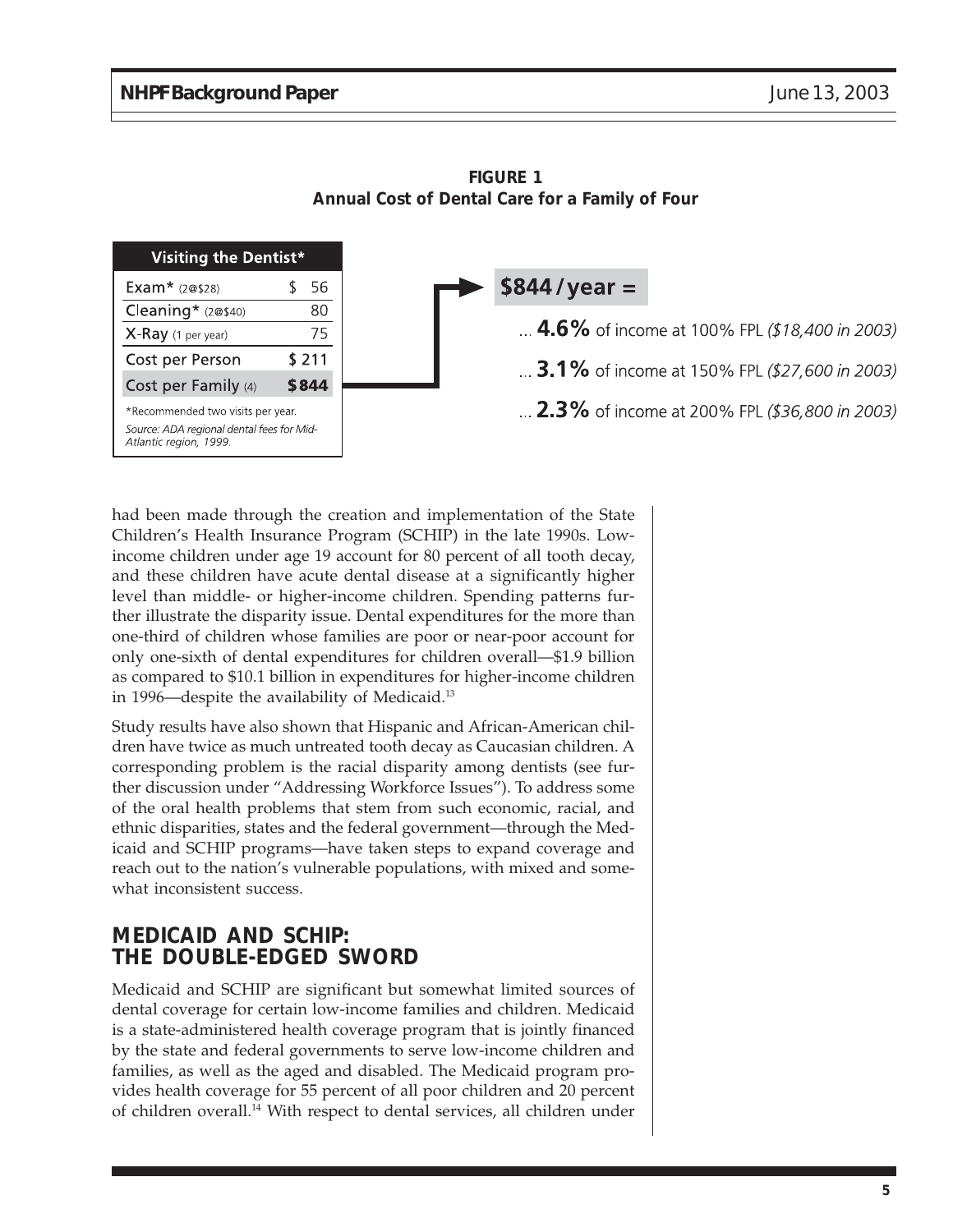age 21 who are enrolled in Medicaid are provided with comprehensive dental coverage under the required benefit known as EPSDT (Early and Periodic Screening, Diagnostic, and Treatment services).

SCHIP was created as part of the Balanced Budget Act of 1997 and gave the states additional federal funds to expand coverage primarily to uninsured children with incomes below 200 percent of the FPL (although 13 states have expanded to even higher eligibility levels). The states were given the option to expand their existing Medicaid programs, create a separate children's health insurance program, or create a combination program. States that expanded Medicaid must provide children with the same benefits, including EPSDT, as in their existing Medicaid program. States with separate SCHIP programs have the option but are not required to include dental services in the SCHIP benefit package. The SCHIP benefit packages are generally quite comprehensive, and almost all of the states have included dental coverage in their state plans. At this point, Delaware is the only state that has elected not to offer dental coverage under SCHIP. (However, it is important to note that the SCHIP program provides coverage for only about five million children and is significantly smaller in size than Medicaid.15)

Medicaid also serves some low-income adults, although eligibility is significantly limited for single and childless adults who are not disabled. Dental care is an "optional" service that states may elect to provide as part of the Medicaid benefit package. In January 2000, about two-thirds of the states covered adult dental services to some extent; however, in the past two years, an increasing number of states have cut or limited dental coverage for adults as an effort to control spiraling Medicaid costs.

Low-income elderly and disabled individuals comprise a third major category served by Medicaid. Even when dental care is part of the Medicaid benefit package for these populations, other barriers to care exist. Frail elderly are deterred from getting consistent dental care for a variety of reasons, including unpredictability of illnesses, lack of energy, and dependence on other people for transportation. And the problems are even more acute for elderly people in nursing facilities. An estimated 70 percent of the nation's two million nursing home residents have dental problems.16 Many individuals are not able to brush and floss adequately on their own, and aides are not usually trained in the techniques of proper dental care. In addition, while many states provide some Medicaid coverage of dental care for elderly individuals residing in nursing facilities, patients may have limited ability to access needed dental services.

Individuals with disabilities also experience a disproportionate level of dental disease, due to a complex and specific set of barriers to care. Many disabled individuals do not have access to private health insurance and have little or no income. Poor oral health can be a side effect of medication or of the disability itself, and daily tasks such as brushing

**All children under age 21 enrolled in Medicaid have comprehensive dental coverage through EPSDT.**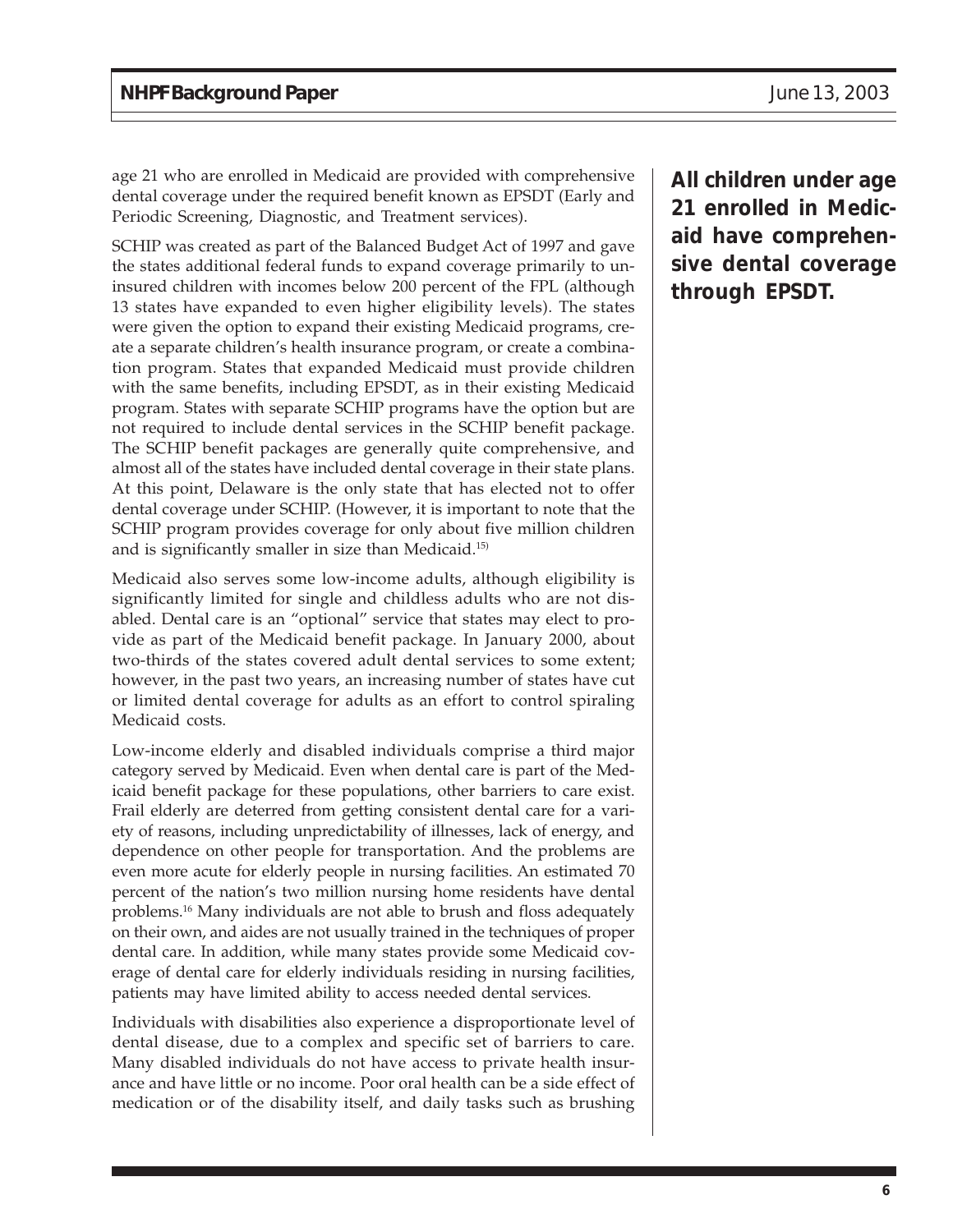and flossing can be challenging for many. Depending on the individual's condition, some providers are not able to accommodate the special circumstances surrounding the use of wheelchairs and the need for sedation or anesthesia during treatment. In addition, there is a general difficulty in finding available dentists in the community.17

While public funding for oral health care is theoretically available through Medicaid and SCHIP, evidence has shown that coverage does not even remotely guarantee access. For example, while dental care costs equal nearly 30 percent of total health care spending for children, dental services constituted only 2.3 percent of Medicaid spending for children in 1998.18 And a recent study found that children enrolled in Medicaid were 24 percent more likely to receive restorative dental care if they resided in the county with the largest number of dentists in the state (as compared to the county with the fewest dentists).19 This disparity is in large part due to a lack of dentists who are available and willing to serve these vulnerable populations.

#### **Provider Participation Concerns**

As has been noted, even with enrollment in public health coverage programs, a number of factors contribute to the disproportionate difficulty low-income populations have in accessing dental care:

**Provider Availability —** For a variety of reasons, there is currently a maldistribution of dentists serving low-income populations in the United States. While there are more practicing dentists today than ever before, the population is growing faster than the number of dentists, resulting in a downswing in the availability of dental providers. In addition, there is a widely acknowledged shortage of pediatric dentists, with approximately one pediatric dentist for every 12 physicians.<sup>20</sup> In 2000, there were only  $166,000$  licensed dentists in the United States, $21$  partially the result of a 30 percent reduction in dental school enrollment in the 1980s, when the number of graduates dropped from 5,200 to 4,000 students annually and six dental schools closed their doors.<sup>22</sup> The demand for dental care is growing steadily, especially given the aging of the population and the increased likelihood of retaining one's teeth into old age. As the oral health of the overall population improves, dentists will eventually be able to spend less time on restorative services and see a greater number of patients. In the meantime, however, the dental community and the advocate community agree that strategies are needed to bolster the dental workforce.

**Payment Rates —** Medicaid payment rates have long been a point of contention between the states and their providers; the tensions are even more pronounced with regard to dental providers. The U.S. General Accounting Office (GAO) conducted a study in 2000 looking at the factors affecting use of dental services. Twenty-three of the 39 state Medicaid program officials who responded to the survey reported that less than half of the dentists in their states accepted Medicaid patients. This

**Medicaid payment rates have long been a point of contention between the states and their providers.**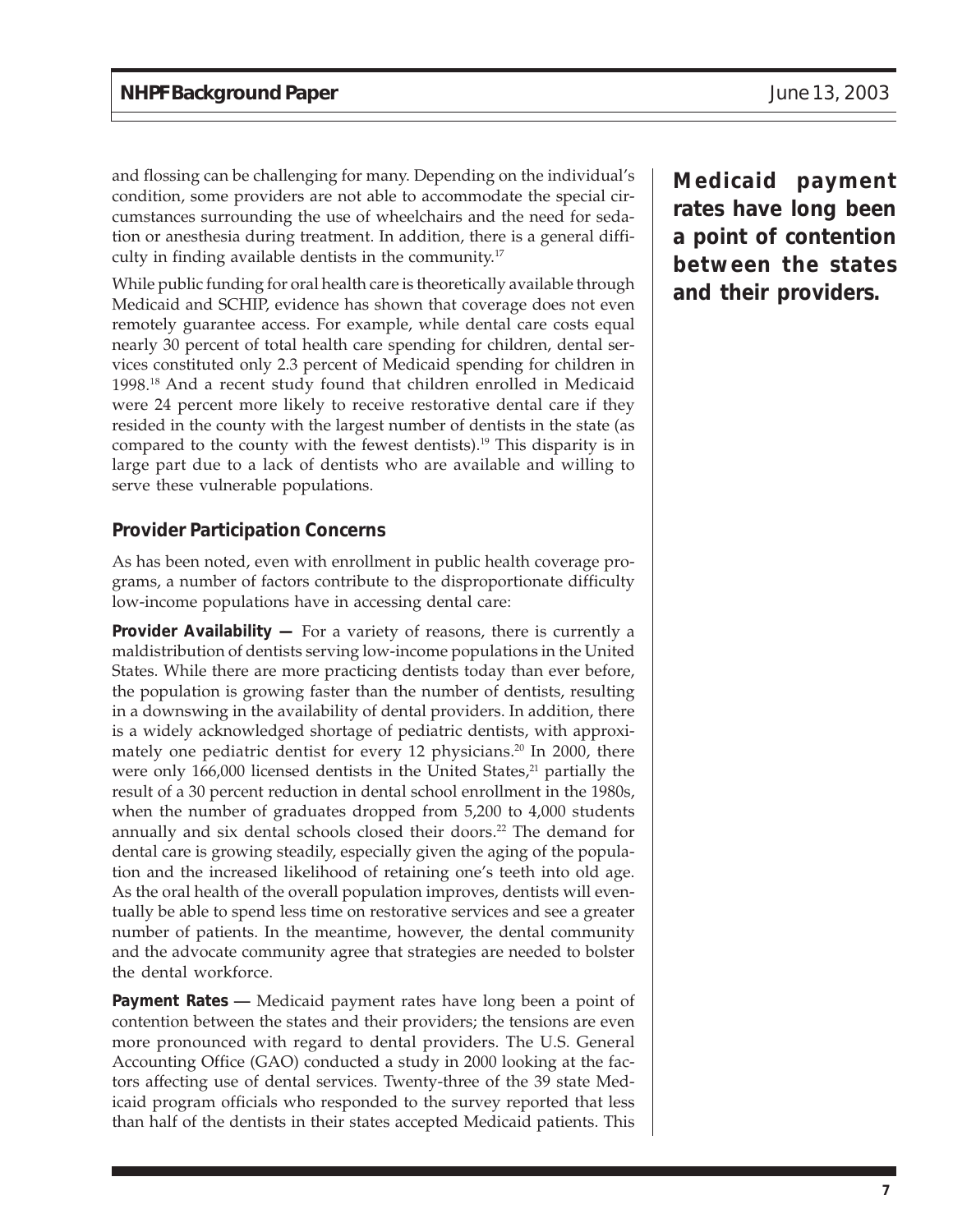is in part due to the overall availability of dentists and in part due to the typically low payment rates that dentists receive from state Medicaid programs. At the time of the GAO's survey, only 13 states had Medicaid payment rates that exceeded 66 percent of the average regional privatepay fee charged by dentists, and many states paid significantly less (averaging about 30 percent to 40 percent). To compound the problem, unlike most physicians, dentists provide the surgical facilities in their offices, resulting in operating costs that are higher than those for physicians, whose surgical costs are borne by hospitals that have their own financing systems and mechanisms for absorbing and redistributing costs. Consequently, the Medicaid payment rates are often less than the dentists' cost of delivering services. (See below for further discussion.)

**Patient Factors** — One of the more difficult problems that providers face in serving low-income populations is a higher rate of missed and delayed appointments than with private-pay patients. The additional barriers lowincome families often face—such as lack of transportation, inability to take time off of work, and child care limitations—can prevent them from being able to keep appointments, especially for seemingly non-urgent matters like dental check-ups. Understandably, the perception of lowincome patients combined with some documentation of lost time and money resulting from these missed appointments has led many dentists (or their staffs) to limit the number of Medicaid patients they accept, limit office hours, or avoid participating in the program altogether. The result of this unfortunate combination of circumstances is that many individuals who are enrolled in Medicaid or SCHIP do not actually have access to all of the services provided for under the state plan.23

**Administrative Issues —** The GAO also noted dentists' concerns that the administrative requirements associated with public insurance programs (and presumably with some private insurance as well) reduce access. Many of the dentists surveyed cited complicated eligibility and claim forms as well as slow payment as reasons for not accepting Medicaid patients. As a result, about half of the states have taken steps such as removing the requirement for prior authorization and simplifying provider contracts—to help entice dentists to accept Medicaid patients.24 Many states now allow dentists to bill electronically and use the same billing processes for their Medicaid claims as are accepted by the American Dental Association.

# **POLICY APPROACHES TO DENTAL ACCESS**

The federal government and the states have followed the recommendation of the surgeon general to recognize the value and efficiency of "producing health" over that of "restoring health" and have taken steps toward the goal of better access to dental coverage.<sup>25</sup>

Oral health policy analysts Burton L. Edelstein, D.D.S., M.P.H., and James J. Crall, D.D.S., Sc.D., of the Maternal and Child Health Bureau's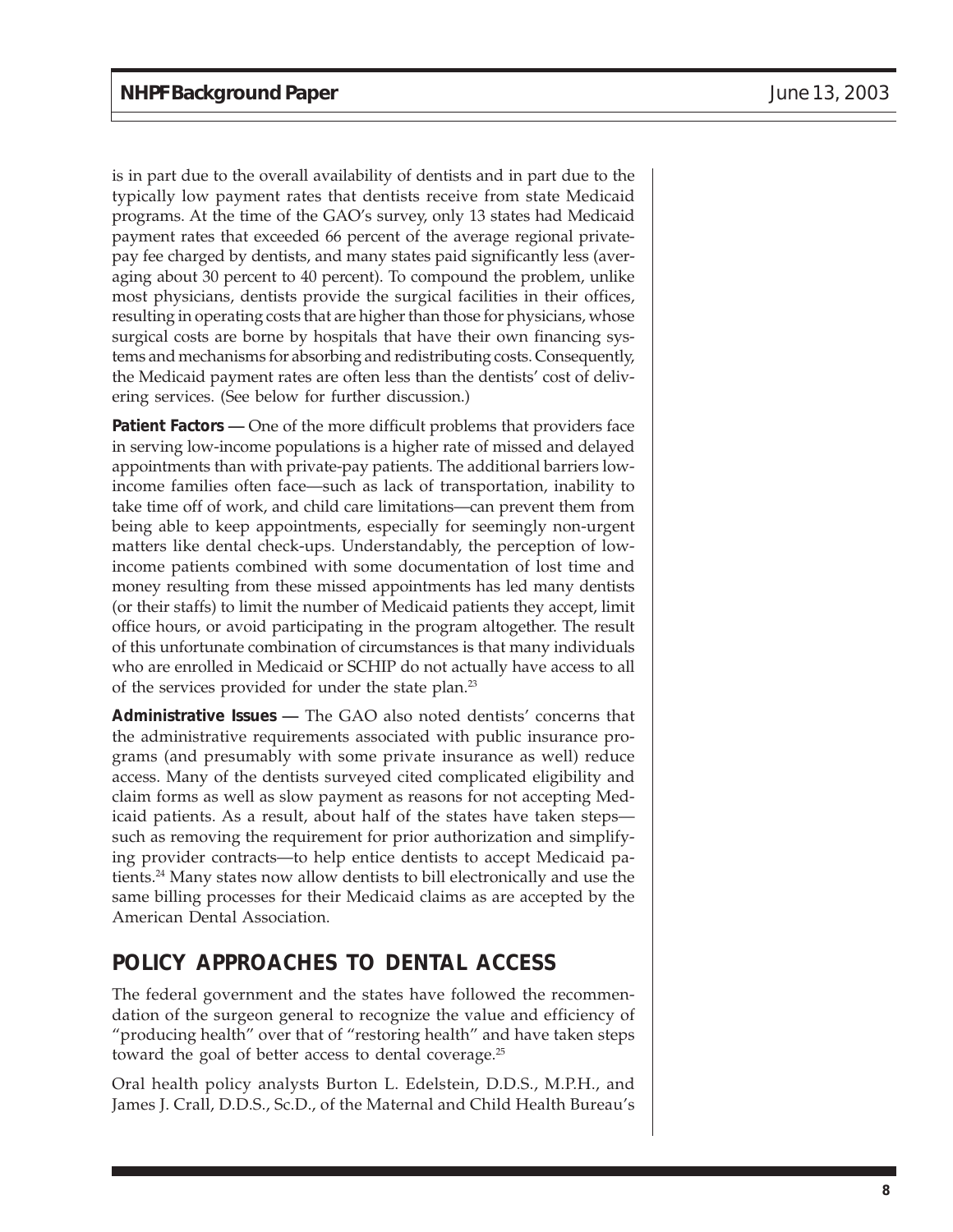National Oral Health Policy Center noted in their report for the Reforming States Group that "well designed and administered plans can assure coverage that provides value and leads to better health. Such plans are backed by proper financing, implemented with meaningful outreach, and linked to a responsive public and private dental provider community."26 Edelstein further noted, in a second report for the Connecticut Health Foundation, "An observation of states' efforts reveals that, ultimately, only three factors relate to a state's capacity to obtain dental care for beneficiaries: (1) marketbased payment rates for dental providers; (2) engagement of sufficient numbers of providers; and (3) effective program oversight."<sup>27</sup>

#### **Provider Payment Rates**

Several states have attempted to improve dental access in Medicaid and SCHIP by increasing provider payment rates, with some success. Studies have found that increasing Medicaid reimbursement rates for dental services does have a positive effect on dentist participation, although only when the payment rates are raised to at least 70 percent to 75 percent of the "usual, customary rate" (UCR) used for private insurance. However, 75 percent of the UCR is still not a high enough rate to guarantee dentist participation. As business people, dentists are concerned with at least "breaking even"—receiving a payment rate that meets or exceeds the cost (including fees, paperwork, late or contested payments, and even

fear of program instability) of providing care. So long as states are paying at rates below what dentists regard as their *cost* of providing care (without regard to profit), fee increases—no matter how large—cannot be expected to increase access. Only those states who have been able to meet or nearly meet commercial rates have been able to document significant success.<sup>28</sup>

Using a combination of the momentum from the enactment of SCHIP and the strong state revenue flow of the late 1990s, states such as Delaware, Michigan, Alabama, South Carolina, Georgia, Indiana, and Tennessee were able to significantly increase payment to "market-based rates" for dentists in their states. The states were able to document improved Medicaid provider participation as well as improved access to dental care. Georgia's provider base increased by 63 percent and Michigan reimbursed 88 percent more dental visits within a year of implementing the new approach.29

In addition, ten states have implemented SCHIP programs that rely on contracts with private insurers or the state employees' health

#### **Healthy Kids Dental in Michigan (Medicaid)**

The state dental task force determined that the dental component of the state's Medicaid and SCHIP program would be administered by Delta Dental of Michigan in an attempt to engage the company's commercial network of dentists. The state increased its payment rates to approximate the rates typically charged by 80 percent of Michigan's dentists, the same level as for commercial dental plans, but did not charge additional copayments for the dental services. Children are eligible for \$600 a year in dental services (at a cost to the state of \$9 per child per month). Utilization and expenditures increased by a significant amount initially, because of the unmet needs among the low-income population, but are expected to level off over time. As a result of the efforts, the number of participating dentists increased by 300 percent and utilization rates for Medicaid beneficiaries approached commercial utilization rates—the program is estimated to be meeting the needs of 95 percent of children who obtain care.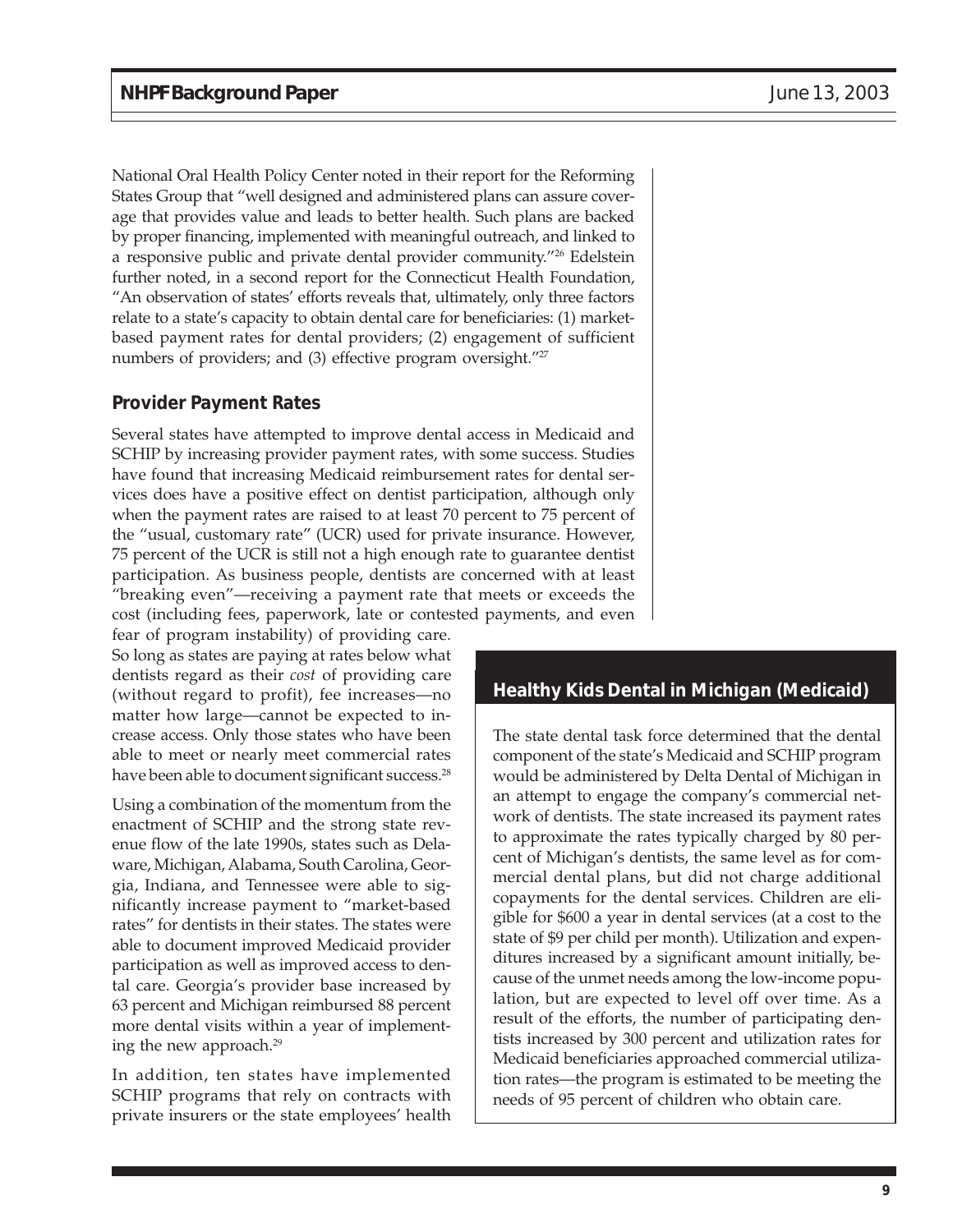plan with payment rates that are comparable with private insurance rates (and significantly higher than the Medicaid rates.) State officials in those states reported few or no dental access problems for their enrollees.

However, a side effect of this disparity between Medicaid and SCHIP is that many dentists indicated they would select SCHIP patients over Medicaid patients and even suggest to families that they come back only if they can get SCHIP coverage.<sup>30</sup> While SCHIP programs have escaped budget cuts so far, it is uncertain at this point whether states will be able to maintain the payment level increases and other expansions in the coming year.

#### **Case Management as a Stabilizing Force**

Case management—which often includes patient education, help with making appointments, arranging for transportation, and generally assisting patients with accessing available care—has also emerged as a useful tool in enhancing access to a wide array of services, dental care in particular. While case management is not a complete solution, states that provide it as an optional service under Medicaid or SCHIP note better attendance at appointments and improved overall oral health when a case manager is available to assist families with scheduling, transportation, and child care arrangements. As a result, this strategy has been a focus of many of the privately funded initiatives that are currently under way. (See Appendix A.)

### **Saved by The Safety Net?**

The term *safety net* can have different meanings, depending on the context in which it is presented. In the case of oral health, the safety net has necessarily stretched beyond the traditional community settings to include nontraditional venues and mechanisms such as dental schools and hospital outpatient departments in the care delivery system. However, it should be noted that at least 90 percent of dentists are in the private sector, leaving only 10 percent working in the safety net, dental education, and all other nonprivate practice settings combined. Still, the net is stretched very thin and is held together by a patchwork of resources, all struggling to address but unable to meet the needs of the 92 million people considered to have inadequate access to dental care.

Community health centers (CHCs) play a vital role in providing health care services to low-income people, including the uninsured and a large share of the Medicaid and SCHIP population. Clinics typically are located

#### **Pennsylvania CHIP**

The dental portion of the state-financed Pennsylvania Children's Health Insurance Program (operating prior to the enactment of SCHIP in 1997) was modeled after commercial dental insurance and actively recruited dentists from the private sector to become CHIP providers. As a result, the program more than doubled the percentage of children who had a dental visit (increasing from 30 percent to 64 percent), increased the proportion of children who had a regular source of dental care (from 51 percent to 86 percent), and reduced the percentage of unmet dental treatment needs (from 52 percent to 10 percent).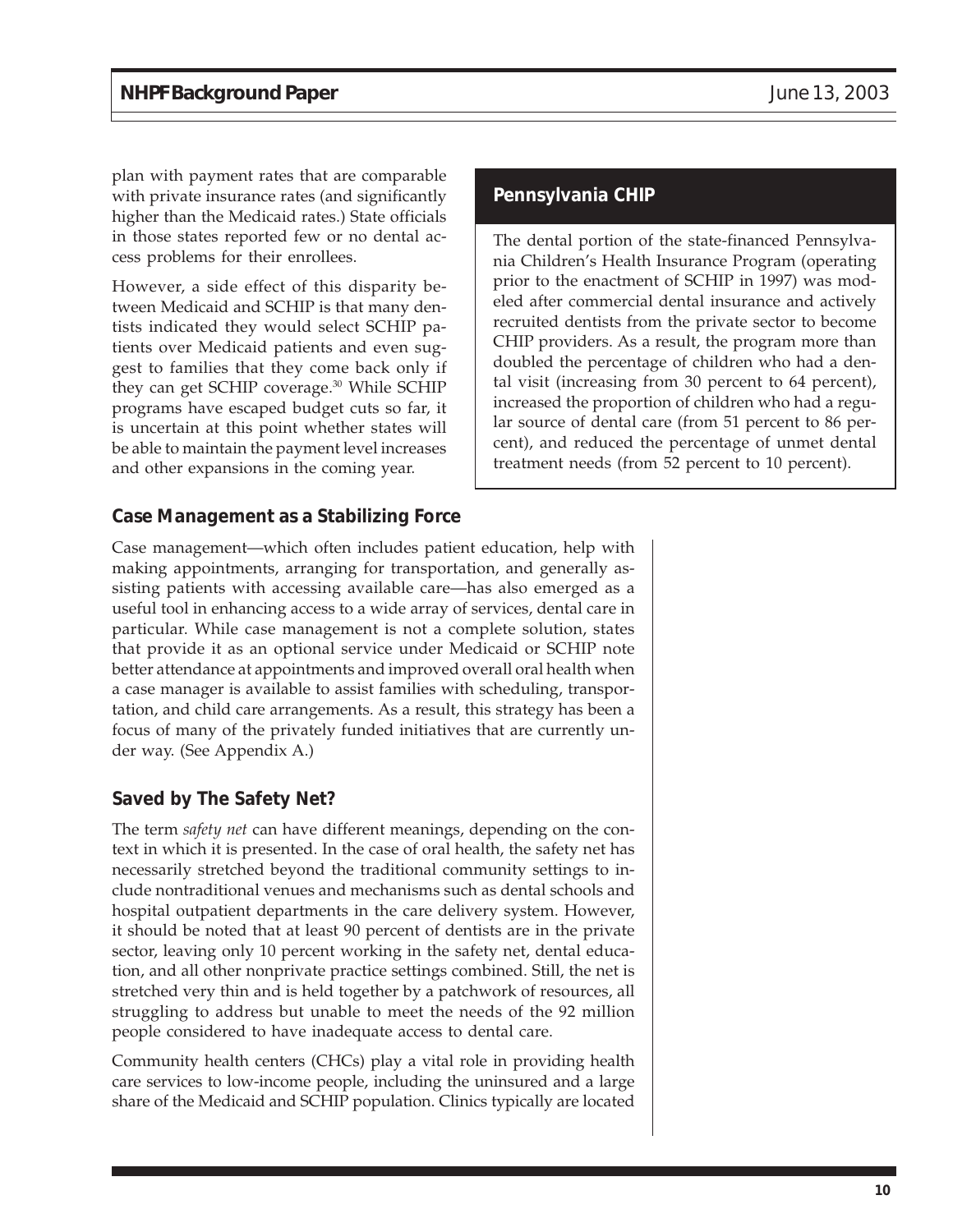in low-income communities and are often the only source of health care for families. While many clinics now have the capability to provide preventive, restorative, and sometimes even acute dental services on-site, the capacity falls far short of the need. Before the recent CHC expansion initiative, roughly one-third of federally supported CHCs and migrant health centers were providing any form of dental services.<sup>31</sup> Further, the GAO found in its review that, in 1998, only 385 of 700 CHC grantees reported that they were providing dental services to at least 1,000 health center users or had at least a half-time dentist working at the health center. Consequently, only about 1.2 million people—14 percent of the 8.6 million people who used the health centers nationwide—received center-based dental care that year.32

There are several reasons that CHCs have not been able to consistently include dental care in their range of services. First, federal funding is dependent upon a requirement that targeted communities be designated (or in the process of applying for designation) as "dental health profession shortage areas," or DHPSAs. While designation does require a burdensome application process, it qualifies the facility for a wide range of federal funding sources. More than 34 federal programs—including all National Health Service Corps (NHSC) programs, cost-based reimbursement for federally qualified and rural health centers, and Area Health Education Centers—depend on the shortage designation to determine eligibility or to receive funding preference.<sup>33</sup>

Even with federal funding, clinics encounter many barriers—including lack of resources needed to purchase expensive dental chairs and equipment, lack of work space in what are often already cramped settings, and difficulty in recruiting dentists—that prevent them from setting up dental programs. In the absence of donations or other sources of private funding dedicated to the effort, clinics have generally had to go without.

The Bush administration has committed to giving increased attention to the role of community health centers as a source of health care services. The fiscal year (FY) 2004 budget follows through on that commitment by proposing \$1.6 billion for continued funding and expansion of CHCs, holding out the promise of opening 1,200 more clinics over the next two years. The grant announcement for proposals to create "new access points" (new CHCs) included specific provisions requiring the grantee to have a strategy for providing access to oral health care services—either on-site at the CHC or through contracts and referrals to existing dental care sites in the community. In addition, direct funding has also been made available for dental care service expansions within existing community health centers. The U.S. Department of Health and Human Services (DHHS) awarded \$16 million in grants to 31 health center grantees on March 24, 2003.34 It should be noted that the proposed 2004 budget allocations represent a \$122 million increase over current spending levels that, while significant, could be offset by proposed reductions in the Medicaid program that will affect corresponding payments to federally qualified health

**The Bush administration has committed to giving increased attention to the role of community health centers as a source of health care services.**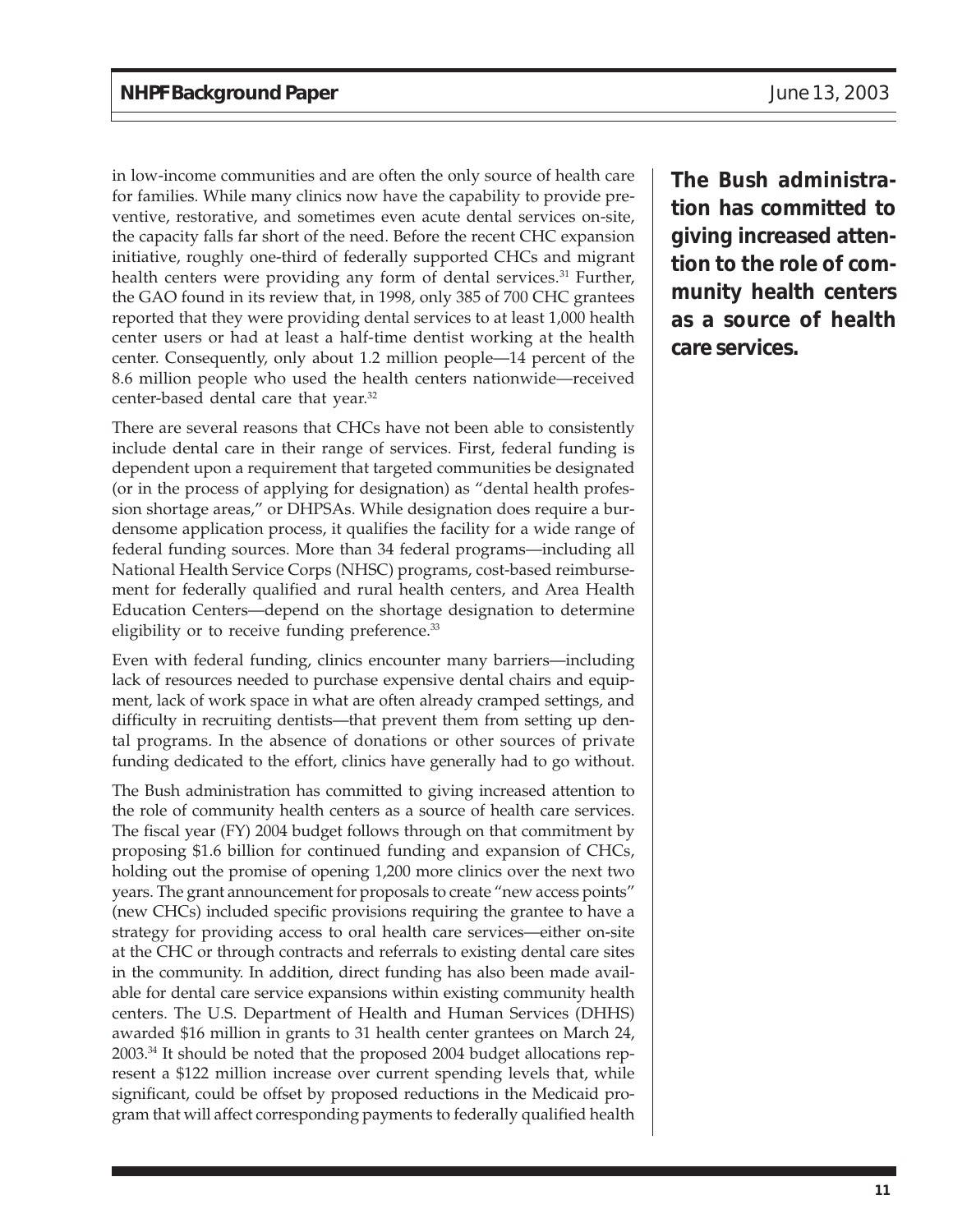centers, or FQHCs, which are usually CHCs. It is not clear what impact these recent developments might have on access to oral health services.

The nation's 56 dental schools have stepped up efforts to encourage students to serve their communities by requiring student dentists to practice in on-site dental clinics for a specified number of hours before graduating. For example, two-thirds of patients seen in pediatric dentistry residency programs are Medicaid enrollees.<sup>35</sup> In addition, a few hospitals provide access to basic dental care for low-income populations, most typically through hospital-based dental residencies.

# **ADDRESSING WORKFORCE ISSUES**

A key area of focus in improving oral health care seems to be the need for increased provider access and wider diversity of the dental workforce. In 2000, African-Americans and Hispanics comprised about 25 percent of the nation's population, but only about 10 percent of the student makeup of dental schools. The disparity is even greater among the American Indian community, which has only 112 students enrolled in dental schools—the equivalent of one American Indian dentist for every 35,000 individuals. Although the composition varies by program and sometimes by dental school, postdoctoral training programs and faculties show a similar lack of diversity.

The rising cost of dental education and high student debt also contribute to the decline in students from lower-income families. Research has shown that students from these backgrounds tend to practice in underserved communities at higher rates than other students.<sup>36</sup> And since the number of available dentists from any economic or ethnic background is growing at a slower rate than the overall population, other mechanisms for delivery of oral health care are being investigated.

One increasingly effective solution to the dental workforce problem is to provide incentives for new dentists to spend time practicing in underserved areas. For example, the University of Michigan and Columbia University have programs that link dental students to underserved communities to encourage subsequent service in rural and urban areas. The NHSC has piloted a program to award up to 20 dental student scholarships on the condition that dental students will be trained to work with low-income and other vulnerable populations.<sup>37</sup> And dental schools in several states—California, Kentucky, Missouri, New Mexico, and Oklahoma—report success in encouraging dentists to work with low-income populations in their future practices by exposing them to Medicaid and SCHIP beneficiaries while they are in school.<sup>38</sup>

In addition, in September 2002, 11 dental schools across the nation (4 additional California schools were recently added) became grantees of a community-based dental education grant program entitled Pipeline, Profession and Practice, which is intended to expand ways in which future dentists work in underserved communities. Within the

**The rising cost of dental education and high student debt contribute to the decline in students from lowerincome families.**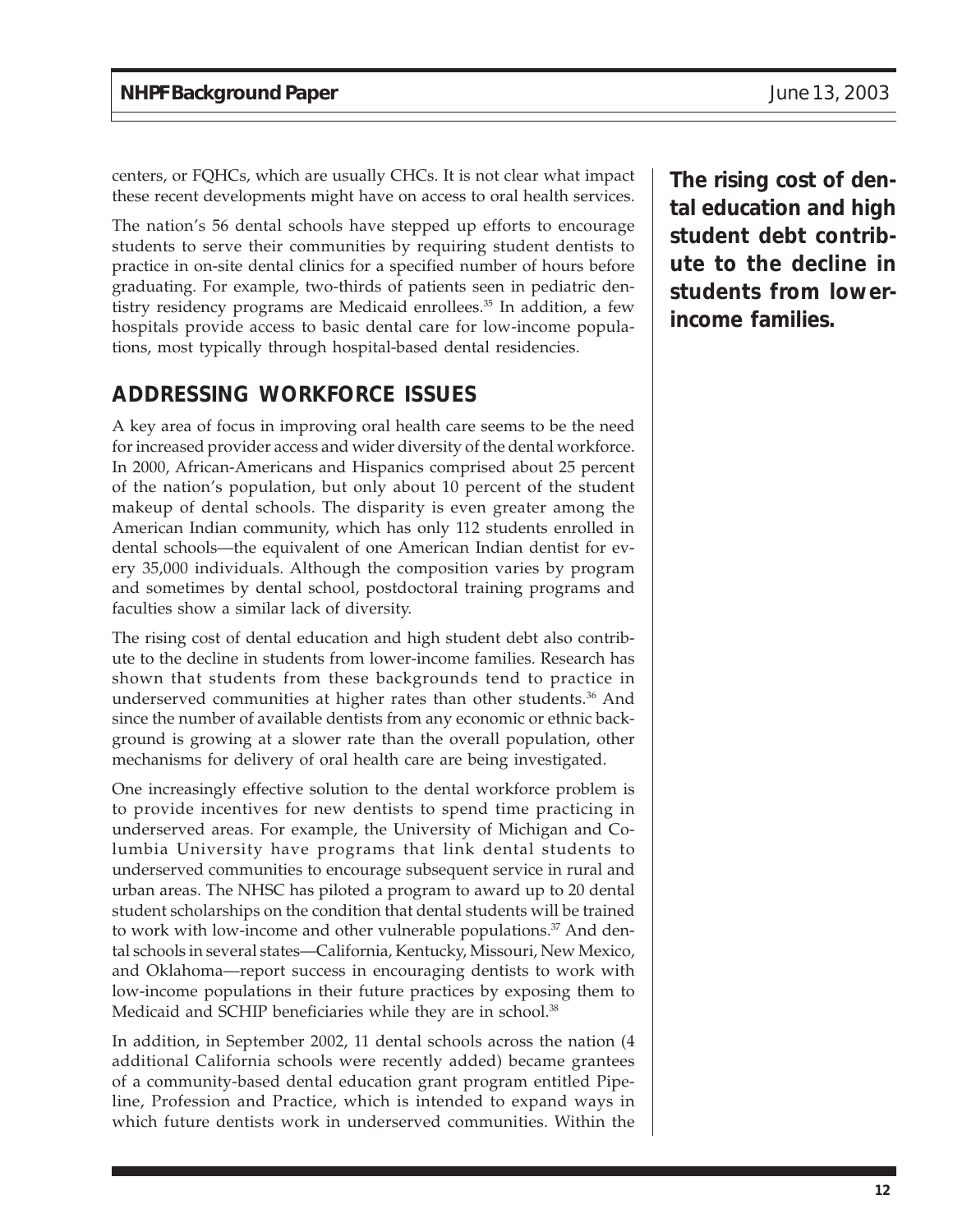next five years, each school will establish community-based clinical education programs and curricula and implement initiatives to increase recruitment and retention of underrepresented minority and lowincome students. The Pipeline program is a five-year \$15 million national program funded by the Robert Wood Johnson Foundation and directed by the Center for Community Health Partnerships at Columbia University.39 Twenty-seven percent of the nation's dental schools are now participating in the Pipeline program. The co-director of Pipeline, Howard Bailit, D.M.D., Ph.D., estimates that, if all dental school seniors spent 60 days working in patient-centered community sites, the net effect would be the care of an additional one million patients, approximately the same number served by CHCs.40

Another forward-thinking activity in the areas of bolstering the dental workforce and encouraging dentists to give back to their communities is the development of a new dental school in Mesa, Arizona—the Arizona School of Dentistry and Oral Health. Jack Dillenberg, D.D.S., M.P.H., has spearheaded the effort to create a new type of dental school that is technologically innovative, clinically advanced, and socially responsible. As dean of the new school, Dillenberg has placed an added emphasis on community service as a key part of dental education and has structured the program curriculum with an interactive, hands-on focus. The third year of the program will be spent getting on-site clinical training at the school and will be followed by a residency placement where students would spend the final year of their dental training gaining clinical experience in community health centers, Indian Health Service (IHS) facilities, and clinics operated by the U.S. Department of Veterans Affairs. Many in the dental community regard the new programs as a promising experiment in changing dentists' attitudes and providing a social science aspect to their dental education.

Dillenberg favors recruiting and providing need-based scholarships to dental students who have an interest in public service and may themselves come from the underserved communities. And, given the location of the school, Dillenberg has placed a specific focus on recruiting American Indian students. While the promise of loan repayment is a useful incentive in some cases, Dillenberg hopes to provide his new students with a strong grounding in public service to encourage them to practice in underserved and low-income areas that need dentists most. Students will also graduate with a certificate in public health management obtained through an online graduate program offered by the School of Health Management at the A. T. Still University of Health Sciences. The Arizona School of Dentistry and Oral Health received its initial accreditation in January 2003; it is scheduled to open on July 21, 2003. As of this writing, Dillenberg had received 1,200 applications for 54 positions in the new school.<sup>41</sup>

While some research has shown that individuals who come from lowincome families or underprivileged backgrounds are more likely to be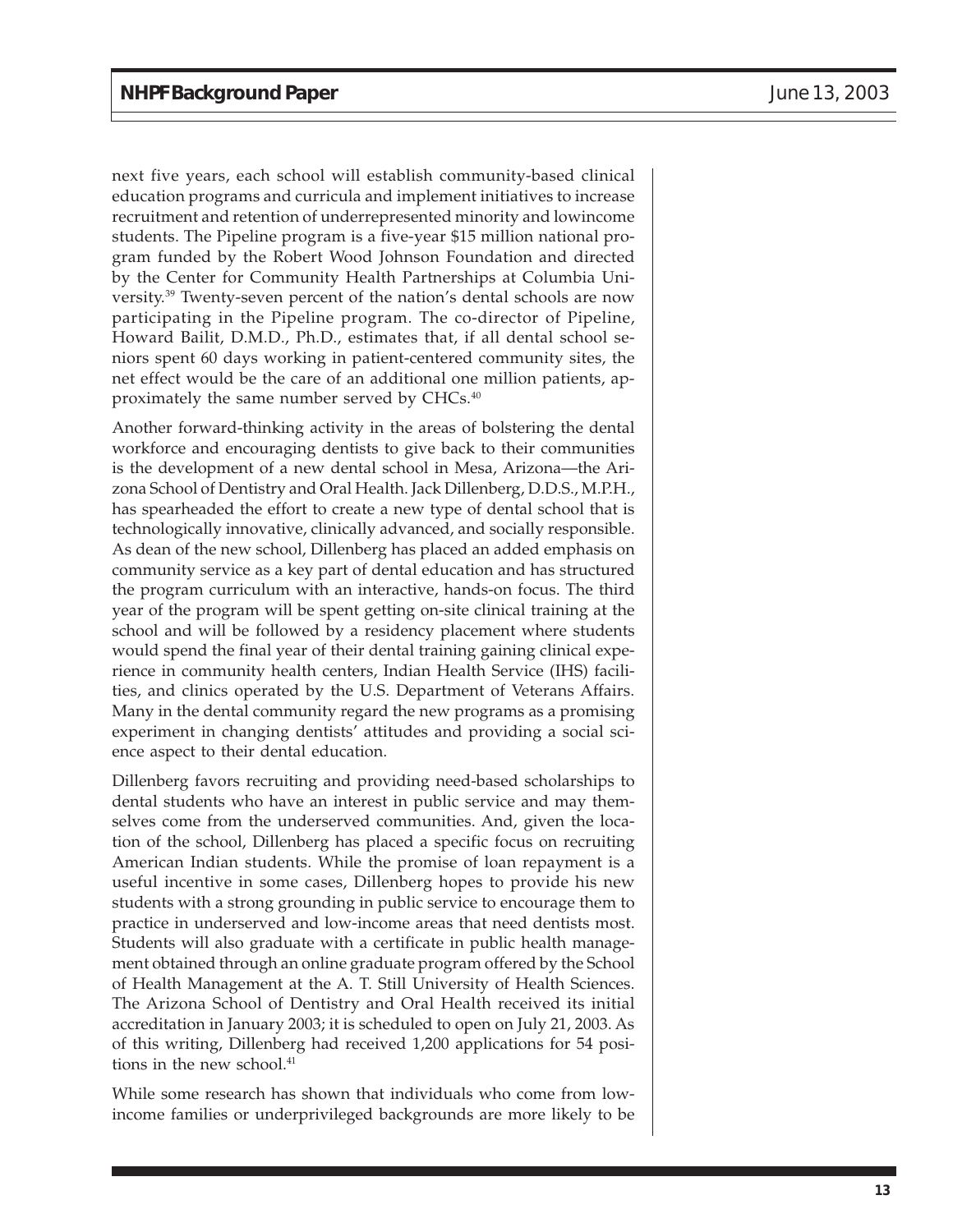willing to return to serve the communities from which they came, it is not yet clear whether these new, more structured programs and commitments to serving the underserved will extend beyond those with a very personal reason to do so. Observers note that efforts such as the Pipeline program and the new dental school in Arizona should not be thought of as a panacea, but rather as a complement to needed improvements in Medicaid financing and service delivery strategies.

#### **Loan Repayment Programs**

In 2002, dental school graduates incurred an average of \$122,500 in debt, significantly more than the average debt of a graduating medical student.<sup>42</sup> Weighed down with this heavy burden and with the significant capital expense of setting up an individual practice, it is not surprising that many new dentists feel compelled to take the position that pays the best, which is most likely to be in an existing private practice in a higherincome urban or suburban area. In many cases, the only incentive that might trump the combination of low salary levels in underserved areas and the low payment rates provided by Medicaid is the possibility of having one's debts wiped away.

**State Efforts —** In an issue brief on improving oral health, the National Governors Association's Center for Best Practices describes attempts being made by several states to increase the dental workforce by offering loan repayment and forgiveness or tax credits to dentists who will relocate in their home state or in an underserved community. The issue brief notes that states are also working to recruit retired dentists to help serve low-income patients. Indeed, the Children's Dental Health Project's review of oral health–related action in state legislatures confirmed that most of the activity has been in the areas of loan repayment and licensing changes such as relaxing licensing requirements for retired dentists. For example, Colorado has a two-year loan repayment program as well as a tax credit option for dentists who agree to treat underserved populations. Maine provides up to \$80,000 over four years in forgivable loans for treating Medicaid, SCHIP, and other uninsured patients, regardless of their ability to pay. And Minnesota has created a loan forgiveness program for dentists whose practice is made up of at least 25 percent Medicaid and SCHIP patients.<sup>43</sup>

**The National Health Service Corps —** The NHSC is a significant federal source of loan repayment activities that specifically target dental students. For example, it has an On-Campus Ambassador program to identify new dental students for a career in service to the underserved. Forty-eight of the nation's 56 dental schools have NHSC ambassadors on campus to act as mentors and resources throughout the year. The NHSC operates a loan repayment program, as well as providing scholarships for medical and dental providers to work in underserved areas, but the program is grossly underfunded when compared to the identified need. NHSC

**In 2002, dental school graduates incurred an average of \$122,500 in debt.**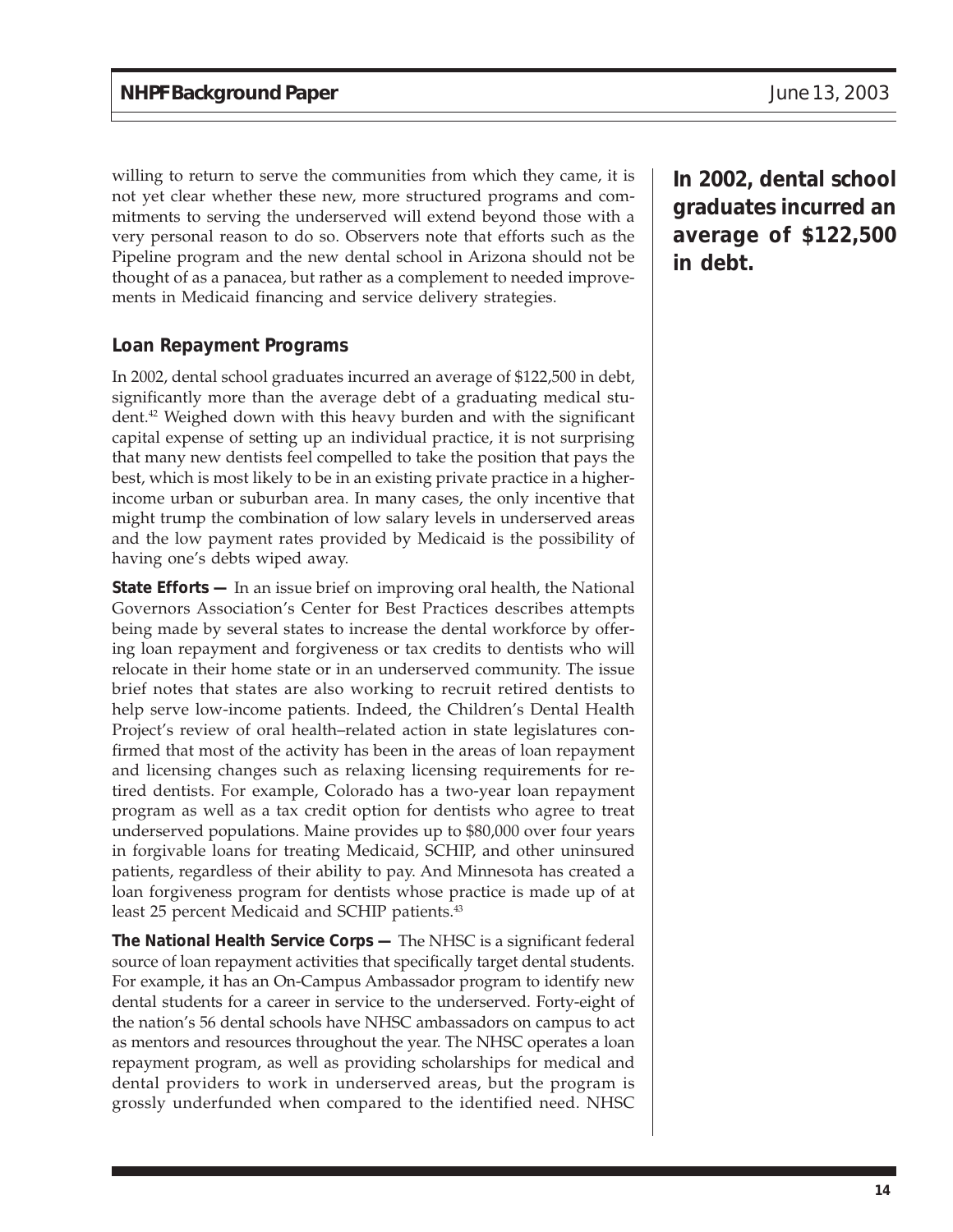funding appropriations support a total of only 300 loan repayment and scholarship positions nationwide. While NHSC has 293 dentists and 18 dental hygienists practicing in underserved areas, the program still has more than 660 unfilled dental vacancy requests and 170 unfilled requests for hygienists. As a result, in 228 areas of the country that DHHS had identified as needing dental providers, nearly two-thirds (144 areas) did not get any NHSC providers in 1999.<sup>44</sup>

The dental community has raised concerns that the bulk of NHSC resources have consistently been devoted to physicians and clinicians, such as nurse practitioners, over dentists. For example, in 2000, NHSC awarded new loan repayment awards totaling about \$12.2 million to physicians; about \$7.6 million to nurse practitioners, physician assistants, and nurse midwives; about \$5.7 million to dentists and dental hygienists; and about \$3.3 million to mental and behavioral health providers. In addition, NHSC awarded \$28.2 million in new scholarships to physicians, nurse practitioners, physician assistants, and nurse midwives in fiscal year 1999, but no scholarships were awarded to dental providers.45 In FY 2004, the Administration has proposed expanding the NHSC funding by \$42 million to further subsidize providers willing to serve in underserved areas—funding for 2,000 more clinicians than in FY 2001.<sup>46</sup>

**The Indian Health Service —** IHS provides states with 100 percent federal funding to serve the American Indian/Alaska Native population. However, like Medicaid enrollees, this group has not had sufficient access to dental care. IHS reports that only 27 percent of the eligible population had a dental visit in 2002.<sup>47</sup> The main reason for the lack of access is the lack of available dentists in tribal communities. According to IHS officials, about one-fourth of the service's dentist positions at 269 IHS and tribal facilities were vacant in April 2000.<sup>48</sup> This is in part due to the IHS's inability to offer competitive salaries to encourage dentists to serve the American Indian/Alaska Native communities, which are often located in remote areas.

IHS does have a loan repayment program that is intended to encourage providers to work in tribal facilities. The program places about 11 dentists and one hygienist each year in IHS positions, but this has had only a small impact. A requirement that loan repayments to dentists comprise only 15 percent of the overall loan repayment pool has prevented the program from filling the many vacancies.<sup>49</sup>

#### **Expanding the Provider Base: Registered Dental Hygienists and Primary Care Providers**

**Registered Dental Hygienists —** While authorizing registered dental hygienists (RDHs) to practice independently of the dentist is still a challenging aspect of the provider issue, more and more attention is gradually being paid to the idea. Unlike the nursing profession, the field of dental hygiene has no "practitioner level" of training. Instead, **The National Health Service Corps has more than 660 unfilled dental vacancy requests and 170 unfilled requests for hygienists.**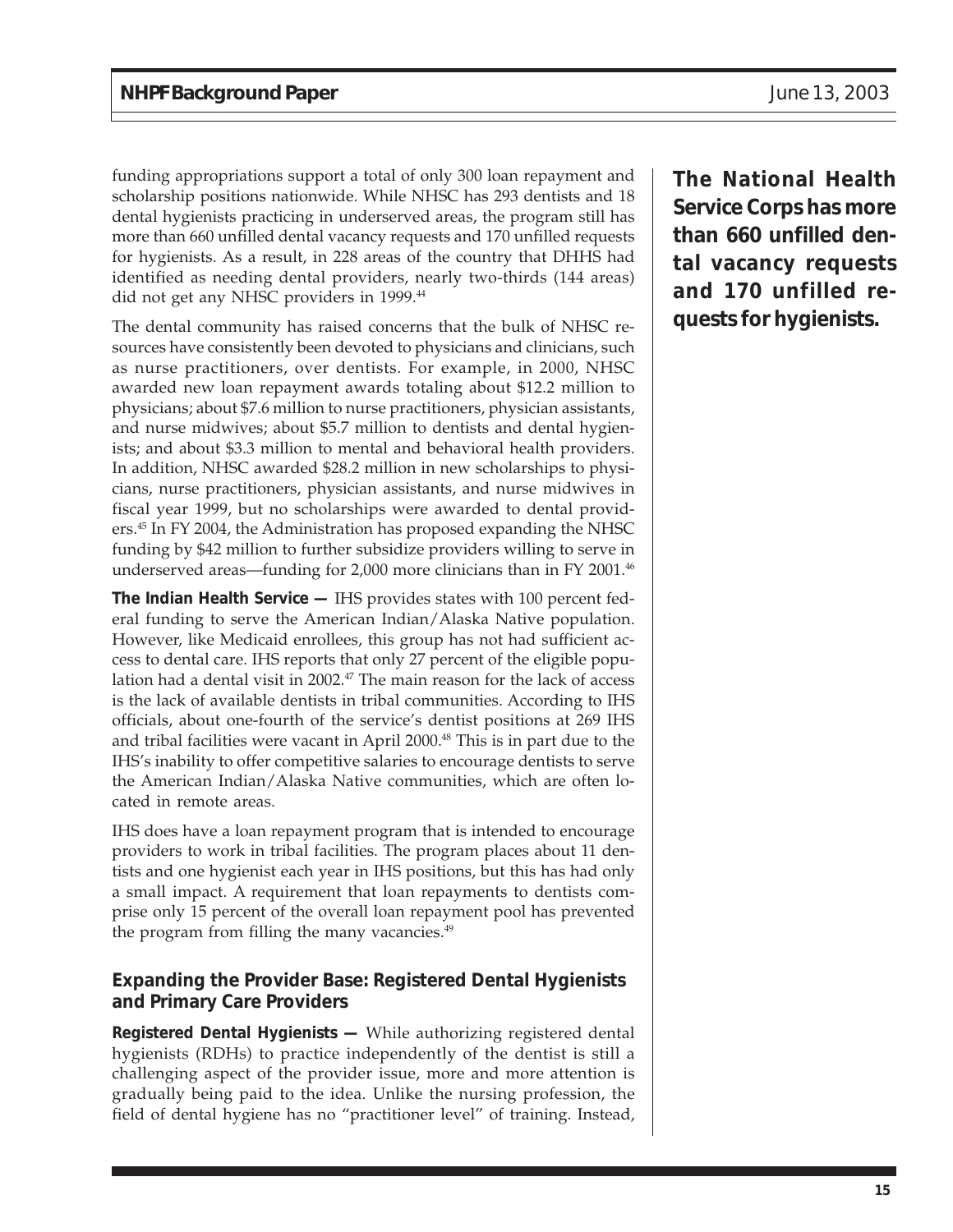dental hygienists are educated and clinically trained to provide only a subset of preventive dental services and cannot be certified to provide surgical or restorative care. There are two aspects of the discussion around the role of registered dental hygienists—scope and authorization.

■ *Scope*—The scope of services that can be provided has been a major point of contention between dentists and dental hygienists. At this point, hygienists are trained to clean teeth and apply sealants and fluoride treatments but must refer patients to a dentist if anything further is needed. Most dentists oppose expansions in state practice acts for hygienists because they argue that RDHs are not trained to diagnose and treat oral diseases. However, an emerging concept is to expand the role of registered dental hygienists as disease managers providers of medical (rather than surgical) management of dental caries and periodontal disease.

■ *Authorization*—Some expansions in the level of authorization of RDHs have been implemented. According to surveys conducted by Crall and Edelstein, at least eight states report modifications to ease dentist supervision requirements from "direct supervision," which requires care to be provided with a dentist present, to "general supervision," which requires care to be delivered under the auspices of a dentist who may or may not be present. These modifications also allow for "independent practice" which enables hygienists to own and operate independent practices of dental hygiene using a dental referral network to ensure comprehensive care.<sup>50</sup> However, the dental community expresses concern that allowing hygienists to practice independently will both erode dentists' patient base and inadequately treat patients.<sup>51</sup> The other side of the debate is that expanding hygienists' role would enable them to provide high-quality preventive services to patients that may otherwise get no dental care at all.

Colorado has permitted hygienists to bill Medicaid directly for preventive services provided to children; and Maine has changed its state laws to allow hygienists to practice in school health centers, hospitals, and public clinics without a dentist on site.<sup>52</sup> As a result, many hygienists are now able to go to schools, nursing homes, and other public health facilities to provide preventive services to patients who are generally underserved for lack of available and willing dentists. This also frees up time for dentists to focus on restorative and other acute care services when seeing low-income populations (and likely helps eradicate the problem of costly missed appointments if the services provided are more serious in nature).<sup>53</sup> The expanded authorization issue—independent practice for hygienists— is gaining acceptance in some circles, especially as dentists continue to specialize their practices and payment rates continue to erode.

**Primary Care Providers —** One of the greatest challenges in improving oral health is better coordination of the medical and dental primary **Colorado has permitted hygienists to bill Medicaid directly for preventive services provided to children.**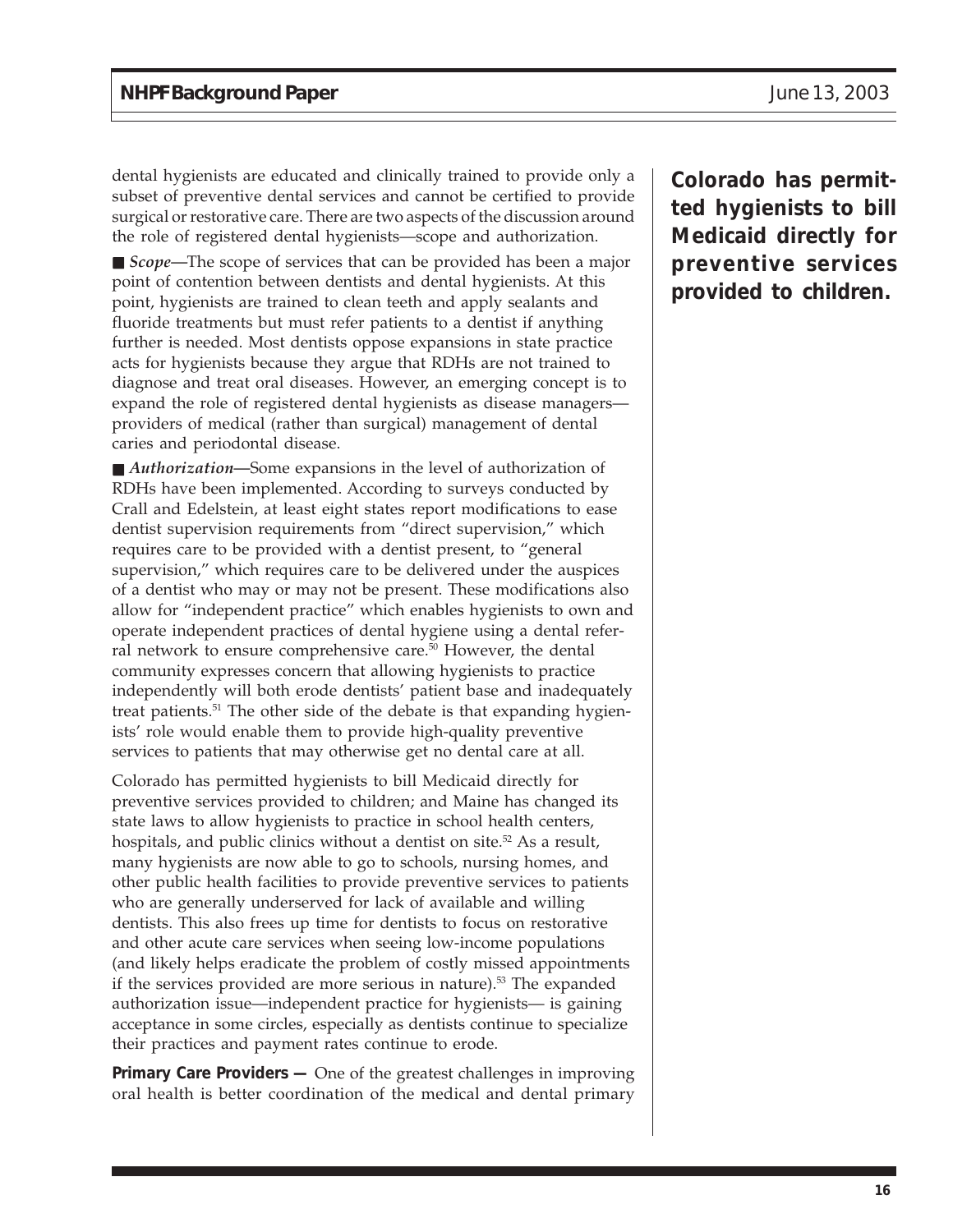care systems. Primary care providers are playing an increasingly important role with education, screenings, preventive care, anticipatory guidance, and the provision of referrals for more specialized care as needed. The Children's Dental Health Project has partnered with the American Academy of Pediatric Dentistry to create the Interface Project, which includes a series of papers that outline the policy issues that emerge as primary medical providers get involved in oral health promotion. Primary care provider intervention has proven to be an important aspect of increasing dental access, as young children are more likely to see a physician than a dentist before they reach age five.<sup>54</sup>

Licensing and accreditation issues will continue to pervade the oral health access debate. For example, the California state legislature recently passed a bill to allow Mexican-trained dentists (and physicians) to practice in health centers in California without state licensure. This has raised the ire of organized dentistry, as well as concerns about quality and discrimination.

### **POPULATION-BASED APPROACHES TO DENTAL HEALTH**

Governments and communities have sponsored a number of global approaches that have significantly improved oral health, but the two key efforts that have had lasting impact are community water fluoridation and the use of dental sealants in school-aged children.

#### **Community Water Fluoridation**

Probably the most efficient, cost-effective, and preventive approach to oral health has been community water fluoridation. The surgeon general noted that fluoridation is "an ideal public health method...[and] is equitable because the entire population benefits regardless of financial resources."55

As early as the 1930s, researchers discovered that people living in communities with naturally fluoridated water supplies had fewer cavities (dental caries) than those in other communities. First implemented in Grand Rapids, Michigan, in 1947, water fluoridation costs less than \$1 per person per year and has been proven to play a significant role in preventing tooth decay. In fact, it is estimated that every dollar spent on supplementing public drinking water with fluoride averts \$38 dollars in dental care expenditures.<sup>56</sup> According to the surgeon general's report, recent study findings attribute a 15 to 40 percent decrease in tooth decay to community water fluoridation efforts over the past 55 years. In addition, over the past generation, fluoridated water has resulted in a significant decrease in the number of people that are edentulous.<sup>57</sup>

However, more than 100 million Americans—one-third of the population—do not have access to sufficiently fluoridated water.<sup>58</sup> Several major **Probably the most efficient, cost-effective, and preventive approach to oral health has been community water fluoridation.**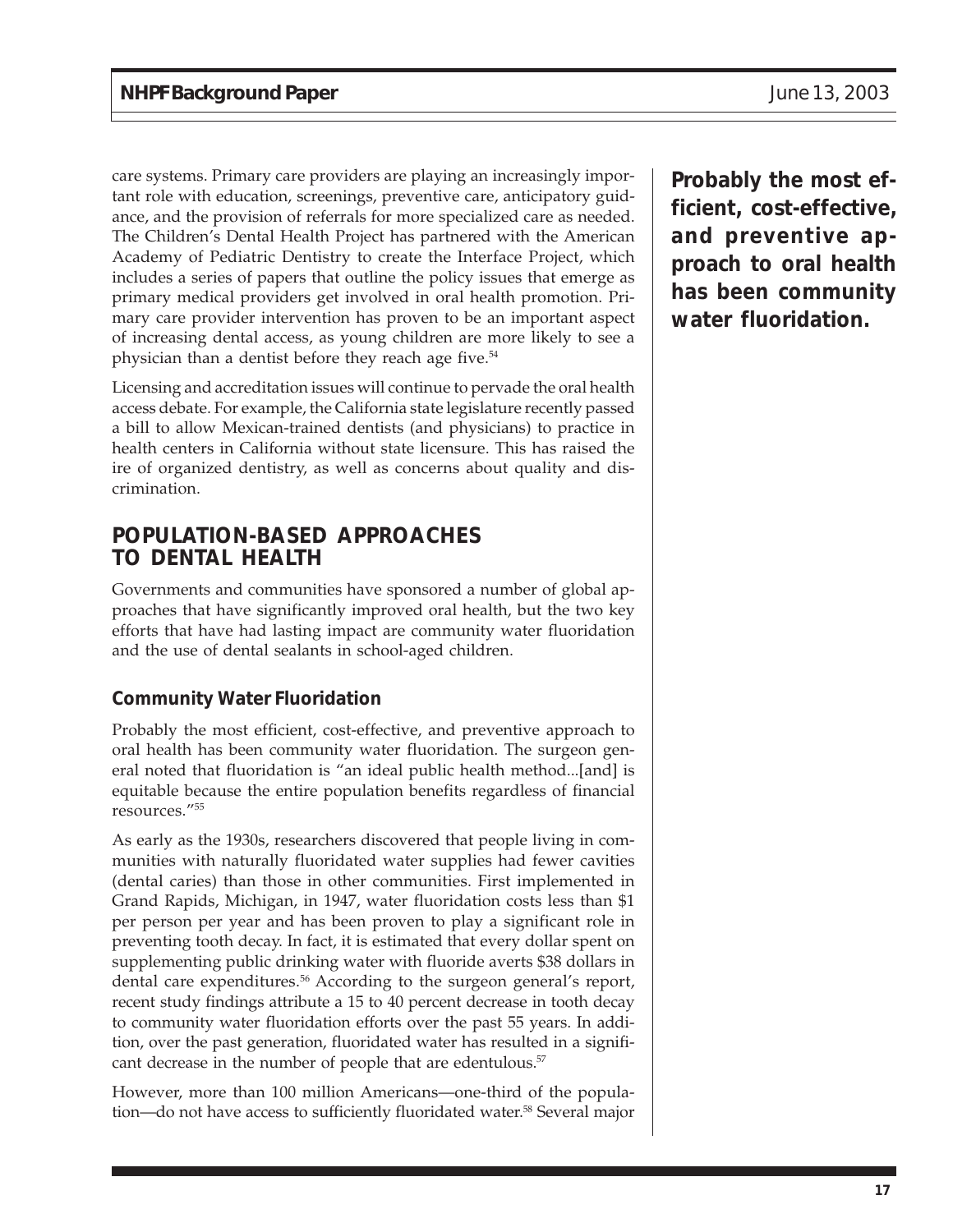cities—including San Antonio, San Jose, Fresno, Tucson, Portland (Oregon), and Honolulu—do not provide fluoridated water. Many rural and less populated areas simply do not have access to "city water" and remain dependent on wells and other nonfluoridated private water supplies.59 However, it should be noted that fluoride in bottled drinks and foods has improved fluoride levels in these communities, so major health outcomes at this point would be difficult to document. There are a variety of reasons communities have not elected to provide fluoridated water, including cost, disagreements about government intervention into citizens' lives, and misguided fears about potentially negative health consequences. Although the broader availability of fluoride in food and beverage products will reduce the likelihood of major improvements, the overall health benefit of community water fluoridation has not been disputed.

The surgeon general's Healthy People 2010 goals include increasing the percentage of people on fluoridated public water systems from 65.8 percent in 2000 to 75 percent by the end of this decade. Twenty-six states have achieved this objective already, but ten states remain below the 50 percent level.<sup>60</sup> Although it is not clear how this goal can easily be met, Sens. Russell Feingold (D-Wis.) and Susan Collins (R-Maine) recently spearheaded an oral health–related bill, the Health Care Safety Net Amendments of 2002, that includes authority for grants for innovative dental programs that can include funding for community water fluoridation. The bill's passage was hailed as a great victory within the oral health community, but funding has not yet been appropriated for its implementation.

#### **Sealants**

Dental sealants are another low-cost, highly effective mechanism for preventing dental caries in children. Sealants are a plastic material that is applied to the "pit-and-fissure" surfaces of the molars and forms a thin, hard, protective coating on the teeth. Sealants provide a protective barrier to food particles and microorganisms from collecting in these inaccessible areas of the teeth. This quick and easy prevention mechanism has been shown to reduce one type of tooth decay by over 70 percent.<sup>61</sup>

Despite what seems like an obvious boon to preventing dental caries in children, only three percent of low-income children under age eight and less than a 25 percent of children overall—have received dental sealants.<sup>62</sup> The surgeon general's Healthy People 2010 goals also address the need for increases in sealant use, calling for 50 percent of all children in America to have received sealants on their molars by 2010. Because of the relative ease of application, many programs have gone out to other settings, such as schools, to reach out to children, especially those without other sources of routine dental care.

Several steps in this direction are already under way. The Centers for Disease Control and Prevention has provided additional funding through grants for coordinated school health programs to encourage states to **Dental sealants are a low-cost, highly effective mechanism for preventing dental caries in children.**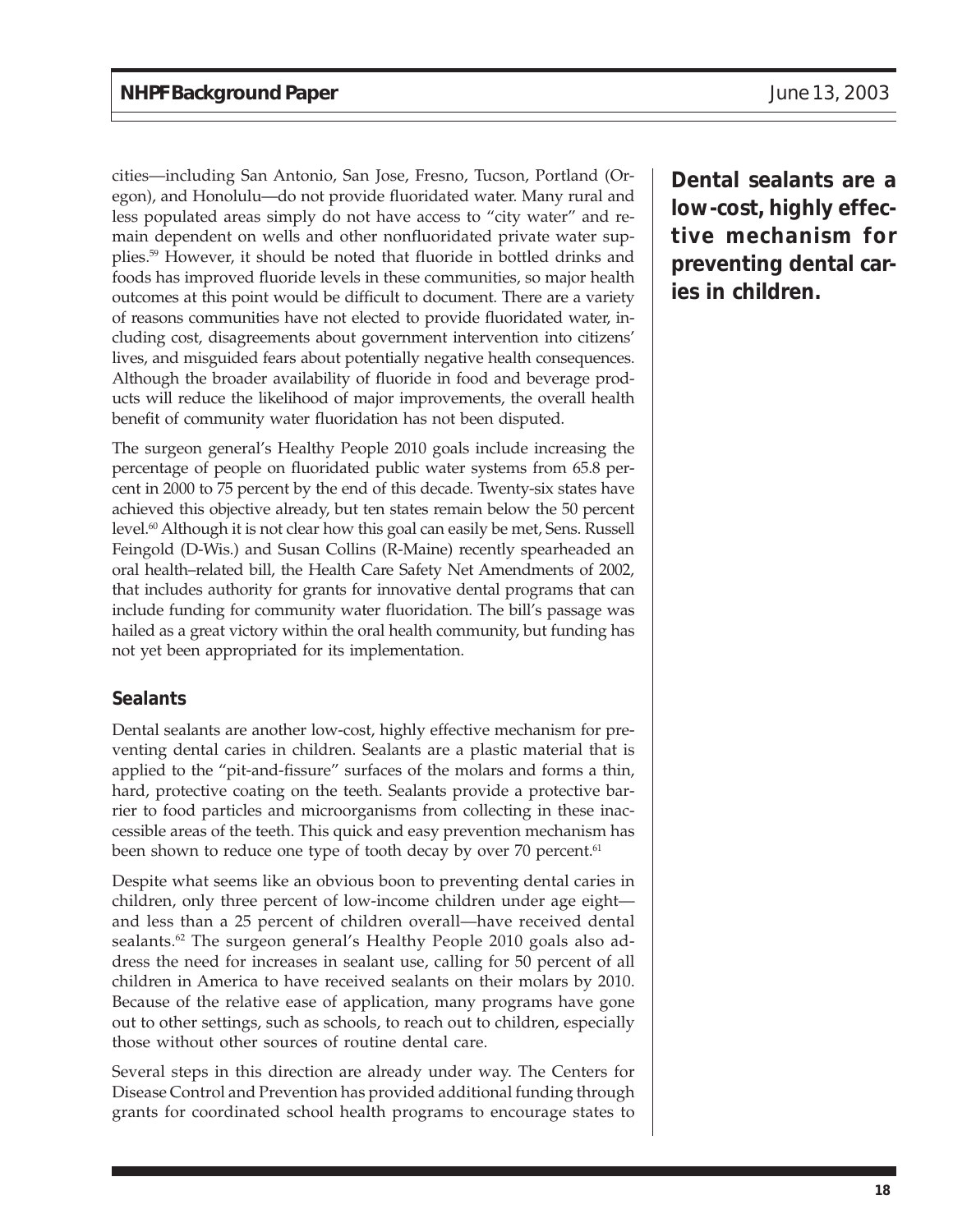increase the use of dental sealants. For example, the Wisconsin Department of Health and Family Services has established the Seal A Smile initiative, which provided \$60,000 in state general purpose revenue for sealant projects. The FY 2001 grant awardees sealed the teeth of more than 2,000 children at a value of over \$151,000. Finally, Oral Health America and America's Promise have partnered in an effort to provide dental sealants to at-risk children and have signaled their commitment to securing the delivery of one million dental sealants to approximately 225,000 children by 2010.<sup>63</sup>

Observers have noted that programs for low-income children can perhaps best serve as a complement to other preventive oral health activities sponsored by Medicaid and other public funding sources.

# **CONCLUSION**

The surgeon general's report gave some much-needed attention to the important issue of oral health care and solidified the correlation between oral health and overall health. The current debate has centered around improving meaningful access to care, and the solution to the access problem seems to require a multifaceted approach. The dental advocacy community continues to work toward expanding oral health awareness and addressing workforce issues that include both a limited availability of dental providers and an unwillingness to accept Medicaid payment rates, all the while recognizing the context of the state budget crisis and impending cuts to Medicaid services.

Because the budget crisis is expected to continue into the next two years, the Medicaid and SCHIP programs will be hard pressed to sustain the efforts to improve oral health access that started in the late 1990s. In fact, according to a 50-state survey conducted by Vernon Smith and his colleagues, limiting benefits such as dental coverage for adults has been a primary focus of states' cost containment activities. At least two states have eliminated dental coverage for adults entirely, two states have eliminated coverage for dentures, one state has eliminated all but basic restorative coverage, and one state has imposed an annual per person limit of \$600 on dental services.<sup>64</sup> Reductions in adult dental coverage have resurfaced concerns about the viability of Medicaid payment rates and have made dentists wary about participating in the program. This confluence of events will by definition force an increased reliance on a safety net whose strength is also in question, requiring the nation to recognize public health and prevention efforts, such as community water fluoridation and dental sealant programs, as a necessity rather than a luxury.

Absent major programmatic and economic changes, the policy issues described in this background paper will likely continue to be the issues facing the dental community for years to come. Analysts argue that simply producing more dentists will not necessarily solve the problem of underserved populations. In fact, without purchasing power, even those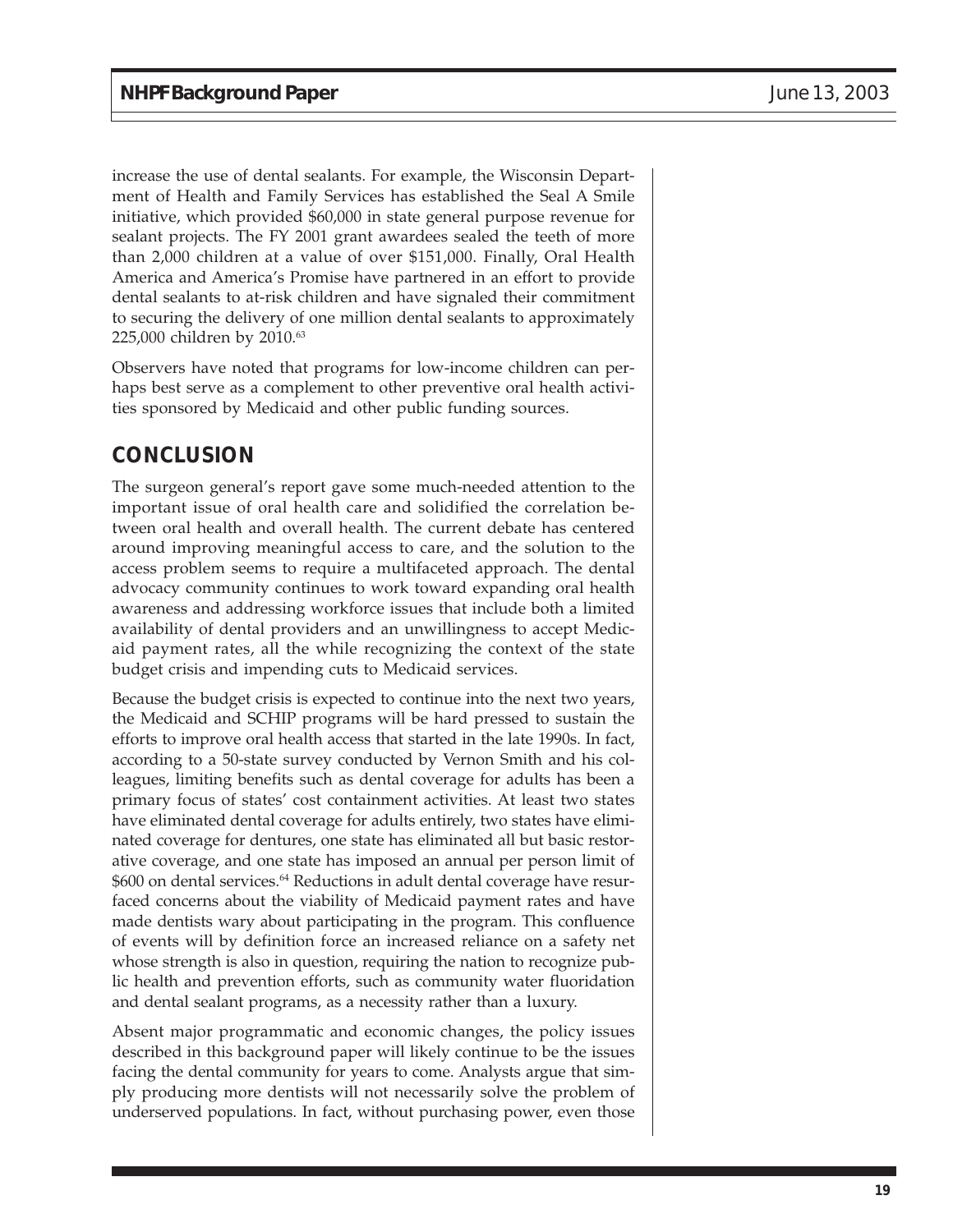with Medicaid coverage will not likely experience increased access. It will take a combination of approaches, accompanied by a broad financial and ideological commitment, to affect significant change in the current system.

But the effort has not been without its successes. The Health Care Safety Net Amendments of 2002 included grants for innovative dental programs that can be used in a variety of ways, including to establish or expand community-based dental facilities, fluoridate community water supplies, support school-based oral health programs, boost dentist participation in Medicaid, and recruit dentists to underserved communities. Although funding has not yet been appropriated for the new initiatives, the advocate community is pushing for \$20 million in appropriations for FY 2004 (\$50 million was authorized in the bill).<sup>65</sup> And DHHS in April 2003 released a National Call to Action intended to build on the surgeon general's report with five action areas: (*a*) change perceptions of oral health care; (*b*) overcome barriers to care by replicating effective programs and proven efforts; (*c*) build the science base and accelerate science transfer; (*d*) Increase oral health workforce diversity, capacity, and flexibility; and  $(e)$  Increase collaboration.<sup>66</sup> Many challenges remain, but the promise and commitment to the importance of oral health remains as well.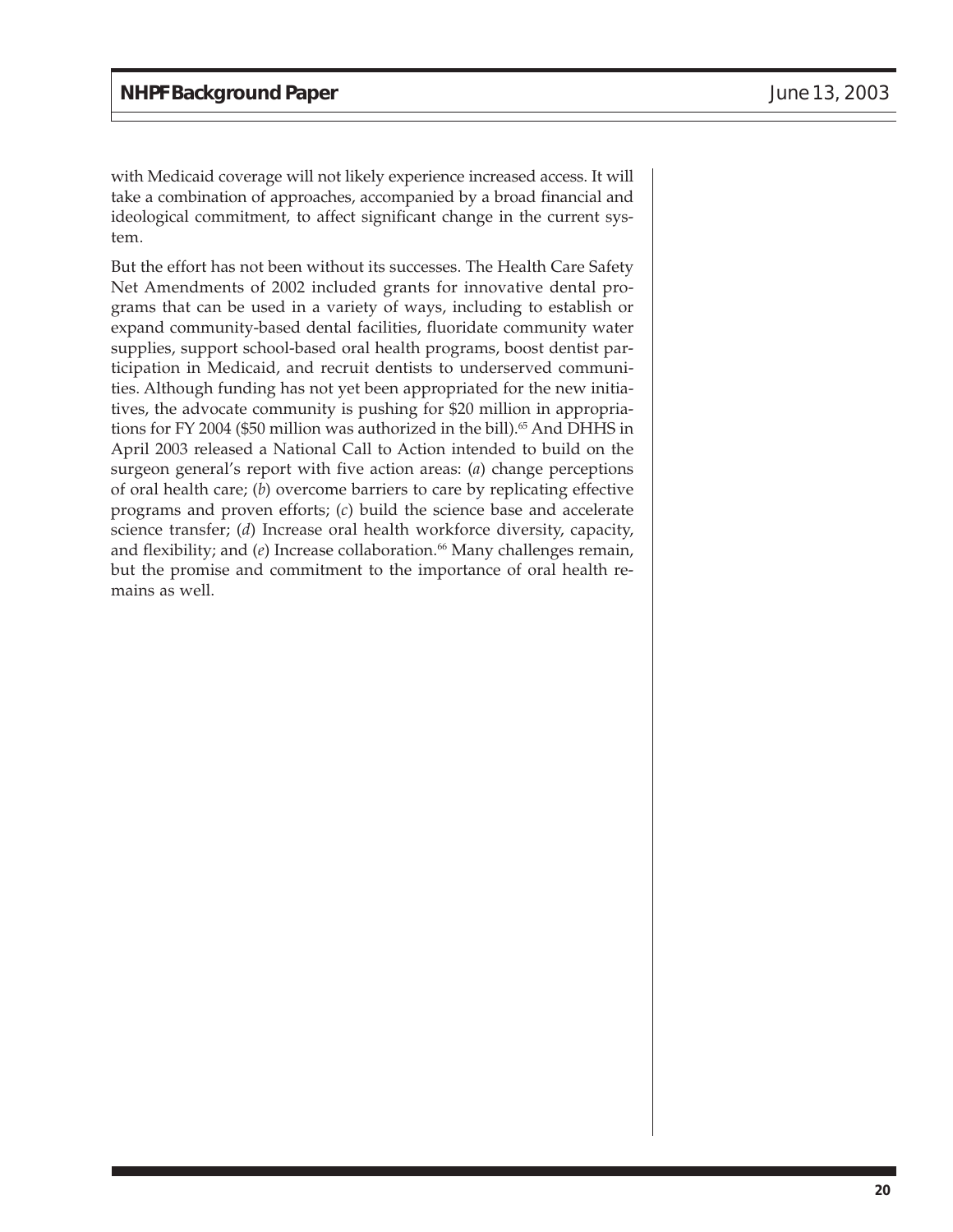#### **Appendix Watching Our Mouths — Privately Funded Efforts at Oral Health Access**

*"Never doubt that a small group of thoughtful, committed citizens can change the world; indeed, it's the only thing that ever does." —* Margaret Mead

Especially during the booming economic years of the late 1990s, many foundations and other private organizations took an interest in the problem of access to dental care. A variety of initiatives are under way, ranging from conducting large-scale outreach efforts to operating mobile dental vans to sponsoring dedicated days of free dental care to all comers. The overall impact of these relatively small but important initiatives is just beginning to be measured, and they may demonstrate innovations that will produce models for larger scale successes in the future.

Following are a few examples of the many activities that are under way:

■ *The Community Voices Project,* sponsored by the W. K. Kellogg Foundation, has done extensive work in the area of dental access. Community Voices projects are operating in 13 communities across the country, and many of those communities have targeted activities at increasing access to oral health services for low-income families. For example, in 1999, Community Voices New Mexico started a major effort to recruit dentists to underserved areas. One area which previously had only one dentist available, now has eight. The number of patient visits grew from 580 in 1999 to 9,000 in 2000, and nearly 15,000 patient visits were completed in 2001. Efforts are currently expanding to focus on serving specific underserved groups, such as American Indians and the developmentally disabled, by bringing the dentists to the patients.<sup>67</sup>

In El Paso, Texas, Community Voices has initiated a pilot education project—Sonrisa Familiar (The Family Smile)—that is testing the effectiveness of providing oral health education to children and their parents together. Families receive an initial dental check-up and cleaning and information is recorded as a baseline for evaluating progress. Families who exhibit a marked improvement in their dental health move on to a second phase of the program, in which they receive treatment and restorative care, including fillings and crowns. Sonrisa Familiar also works to enroll the children in Medicaid or SCHIP, so that more foundation resources will be available for dental care for the uninsured adults.<sup>68</sup>

■ *The Center for Health Care Strategies,* through the support of the Robert Wood Johnson Foundation, is operating a \$6 million grant program that currently consists of dental access initiatives in six states—Arizona, Oregon, Rhode Island, South Carolina, Pennsylvania, and Vermont. The initiatives are targeted at improving access to oral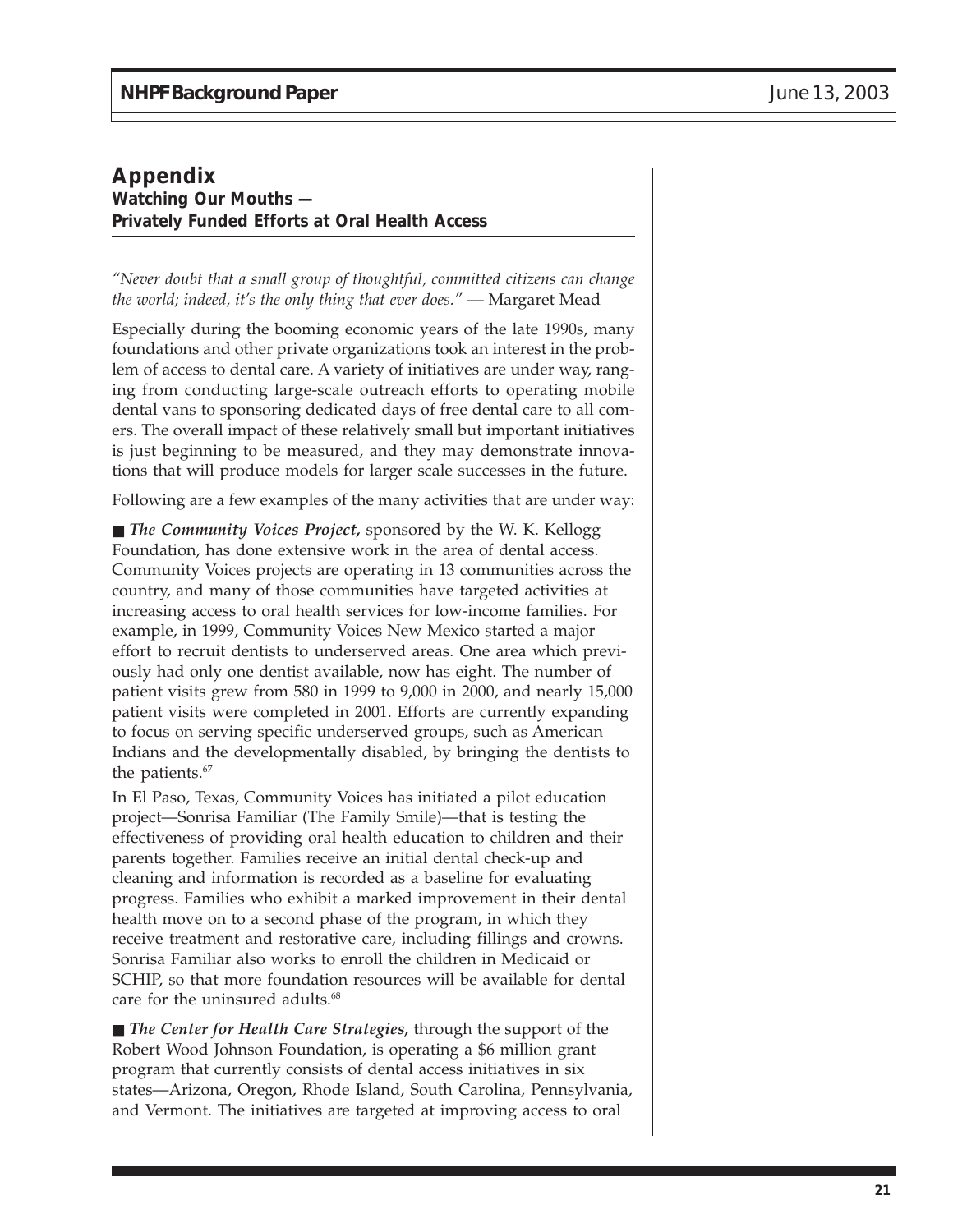health services for low-income, minority and disabled populations served through Medicaid, SCHIP, and the public health system. Statebased activities range from expanding the use of dental hygienists to providing case management and education about the importance of oral health for families to training dentists to care for children and individuals with disabilities and other special needs. $69$ 

For example, Rhode Island has plans to expand the number of clinic sites where dental services are provided and to award several community-based performance grants to expand access. The state will also expand its dental sealant initiative, Providence Smiles, to more schoolbased sites. In addition, Rhode Island is in the process of restructuring its Medicaid dental benefit to place an increased emphasis on primary and preventive care and ensure access for all enrolled children. The state will also be using a performance-based dental benefits manager to oversee the efforts. Additionally, the state has started an effort to recruit women in welfare-to-work programs to train them to become dental assistants. Finally, the state is also partnering with the Rhode Island Foundation to develop a freestanding pediatric dental residency program to be housed at St. Joseph's Hospital for Specialty Care.

■ *The Children's Dental Health Project (CDHP)* is the primary nonprofit organization devoted to promoting access to oral health services through technical assistance, research, and advocacy. The organization monitors state activities related to Medicaid and SCHIP and provides analyses in several areas, including state practices in securing dentists as Medicaid/SCHIP providers and the reduction of overall disparities in access to dental care. In addition, CDHP has sponsored and participated in a number of initiatives, including Awesome Smiles, a joint project with the American Academy of Pediatric Dentistry that is funded by the Health Resources and Services Administration of DHHS. Targeted at adolescents, Awesome Smiles is intended to promote awareness of the importance of oral health for adolescents and reduce oral health and dental care disparities among that age group. Finally, the CDHP's advocacy work has influenced and encouraged a number of successful legislative initiatives intended to increase funding for oral health services and encourage improved access to care, including a bill signed by President Bush in 2002.70

■ *The Health Trust,* a California-based foundation, has funded an initiative called Dentistry with Heart. As creator of the Watch Your Mouth campaign, the foundation provides comprehensive dental care through mobile and fixed facilities at a mix of school and communitybased locations in Santa Clara County. For example, the Health Trust sponsors a bright green, 54-foot mobile dental clinic that has three state-of-the-art exam/treatment rooms and can accommodate two dentists and their staff. The clinic has relationships with six underserved school districts in the county and rotates among the various schools. The dentists conduct dental screenings, provide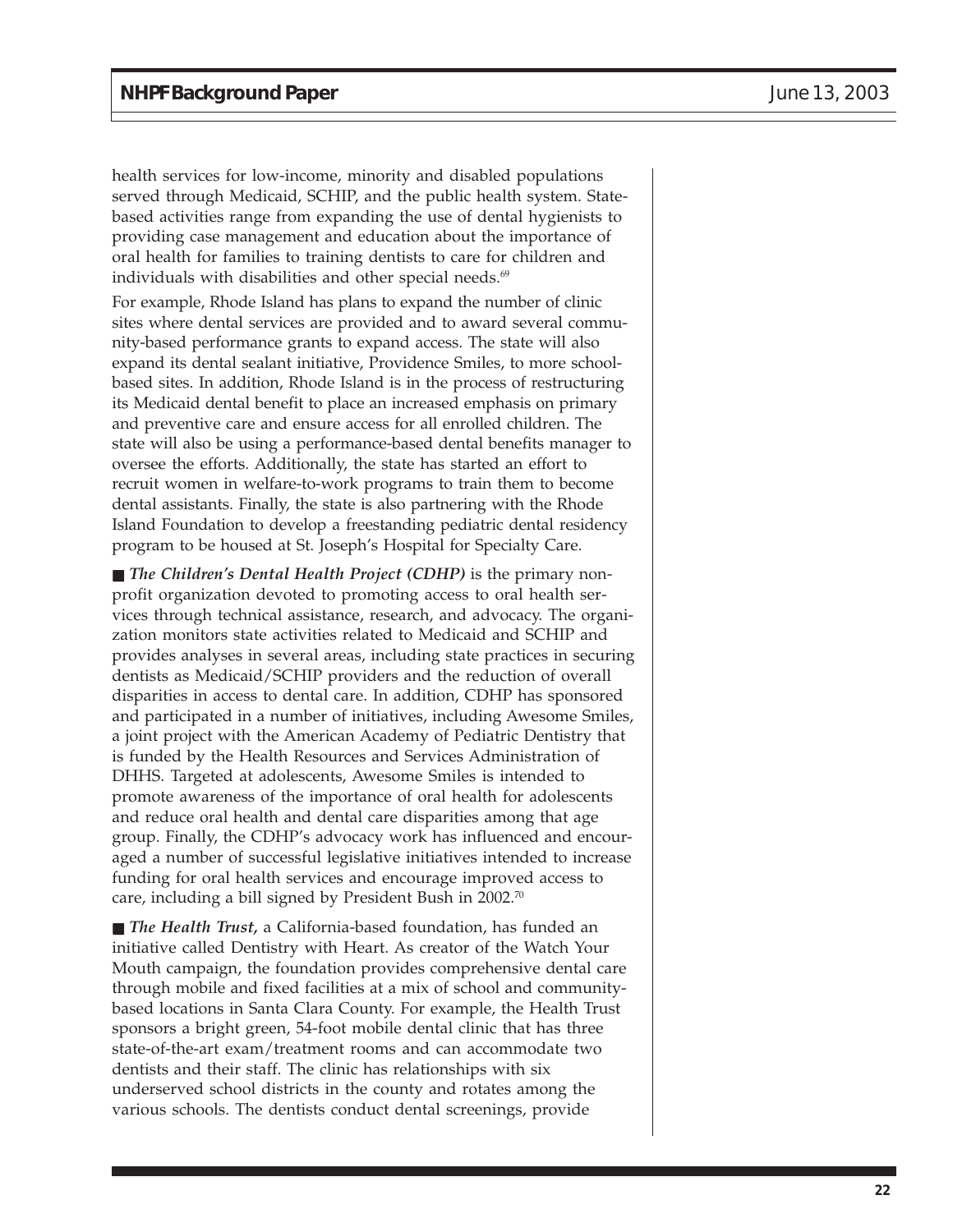preventive and restorative services at no charge, and send home dental "report cards" to encourage follow-up care. Utilization data that is collected enables the clinic to act as a "dental home" for thousands of children. The clinic provided 2,000 dental visits in 2002. The Health Trust also supports an annual event at which dentists volunteer their time to provide dental care to 500 needy children in a single day.<sup>71</sup>

■ *Give Kids a Smile Day*. The American Dental Association designated February 21, 2003, as Give Kids a Smile Day, joining with state and local dental societies in a campaign to deliver free dental services to children across the country. While thousands of children were served and millions of dollars worth of services were provided, the day was actually part of an overarching initiative designed to increase awareness of the need for broader dental access and "convince legislators that our health care is just as important as medical care and not simply a throw-away benefit."72

#### **ENDNOTES**

1. U.S. Department of Health and Human Services (DHHS), "Oral Health In America: A Report of the Surgeon General, Executive Summary," U.S. Department of Health and Human Services, National Institute of Dental and Craniofacial Research, National Institutes of Health, Rockville, Md., May 2000, 10.

2. Burton L. Edelstein, "Pediatric Dental Care in CHIP and Medicaid: Paying for What Kids Need: Getting Value for State Payments," Milbank Memorial Fund, July 1999; accessed March 9, 2003, at http://www.milbank.org/990716mrpd.html.

- 3. DHHS, "Oral Health in America," 2.
- 4. DHHS, "Oral Health in America," 3.

5. Wendy E. Mouradian, Elizabeth Wehr, and James J. Crall, "Disparities in Children's Oral Health and Access to Dental Care," JAMA, 284, no. 20, November 2000, 2625–2631.

- 6. DHHS, "Oral Health in America," 2.
- 7. Mouradian et al., "Disparities in Children's Oral Health."

8. Agency for Healthcare Research and Quality, MEPS data for 1999; accessed March 10, 2003, at http://www.meps.ahrq.gov.

9. DHHS, "Oral Health in America," 3.

10. Clemencia M. Vargas, Ellen A. Kramarow, and Janet A. Yellowitz, "The Oral Health of Older Americans," Centers for Disease Control and Prevention, National Center for Health Statistics, Atlanta, Ga., March 2001; accessed March 10, 2003, at http://www.cdc.gov/ nchs/data/agingtrends/03oral.pdf.

11. Burton Edelstein, Richard J. Manski, and John F. Moeller, "Child Dental Expenditures: 1996." Pediatric Dentistry, 24 (2002), no. 2: 11-17; accessed March 9, 2003, at http:// www.aapd.org/searcharticles/article.asp?ARTICLE\_ID=40.

12. Burton L. Edelstein, Children's Dental Health Project, interview by author, April 7, 2003.

13. Edelstein, Manski, and Moeller, "Child Dental Expenditures," 11–17. Current Population Survey, "Number and Percentage of Children under Age 19 at or below 200 Percent of the Federal Poverty Level: 3-Year Averages for 1999, 2000, and 2001" U.S. Census Bureau; accessed June 12, 2003, at http://www.census.gov/hhes/hlthins/liuc01.html.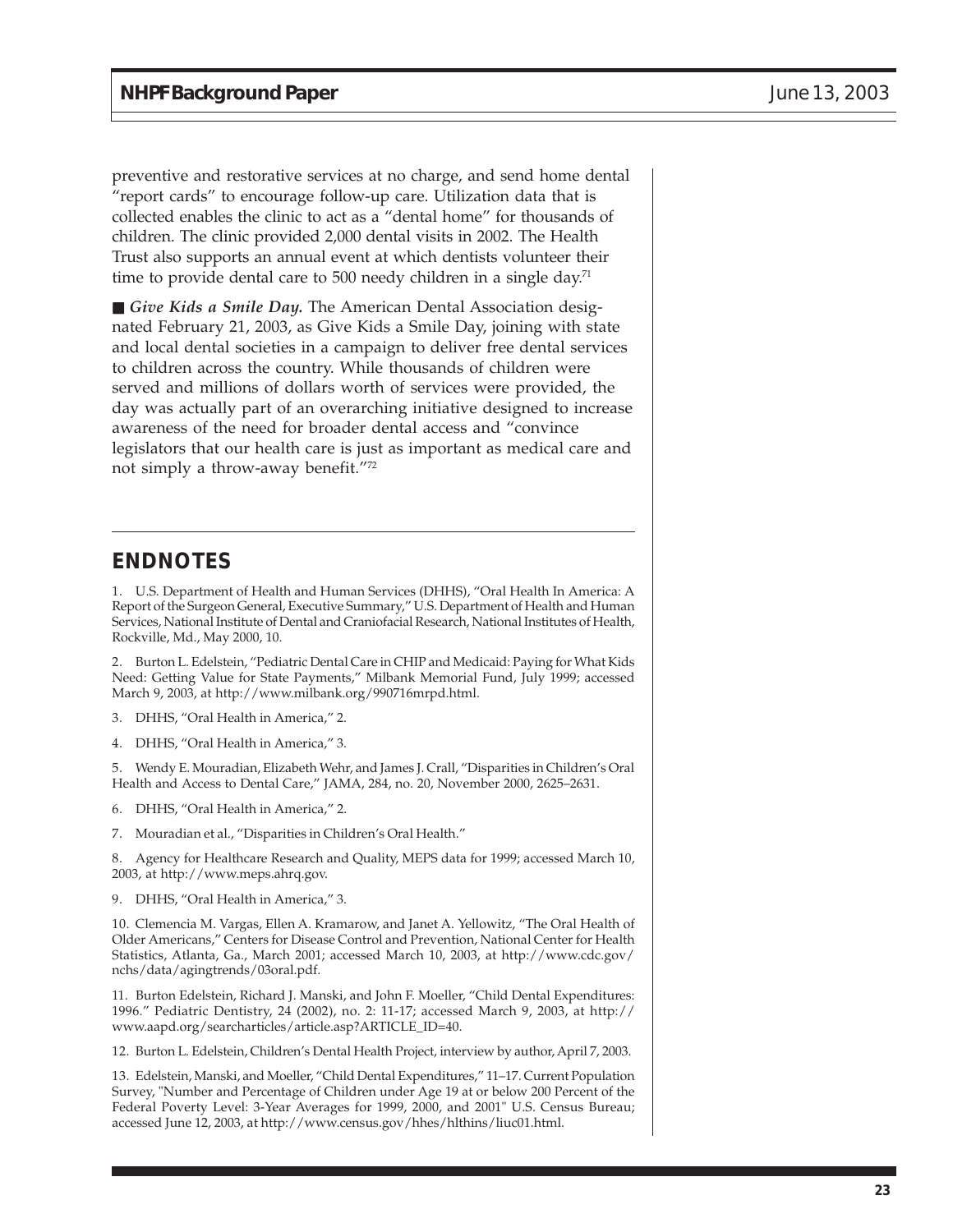14. Kaiser Commission on Medicaid and the Uninsured, "Health Coverage for Low-Income Children," Washington, D.C., March 2000; accessed February 11, 2003, at http://www.kff.org/ content/2002/214403/214403.pdf.

15. The State Children's Health Insurance Program provided health coverage to 5.3 million children at some point during fiscal year 2002. See Centers for Medicare and Medicaid Services, "Fiscal Year 2002 Number of Children Ever Enrolled in SCHIP—Preliminary Data Summary," January 30, 2003; accessed June 9, 2003, at http://www.cms.hhs.gov/schip/ schip02.pdf.

16. Community Voices, "The Disparity Cavity," 6–7; accessed March 9, 2003, at http:// www.communityvoices.org/Uploads/fiok23y4gwhfkg45ksbde3jb\_20020826095615.pdf.

17. U.S. General Accounting Office (GAO), Oral Health: Factors Contributing to Low Use of Dental Services by Low-Income Populations, GAO/HEHS-00-149, Washington, D.C., September 2000, 8.

18. Burton L. Edelstein, "Crisis in Care: The Facts Behind Children's Lack of Access to Medicaid Dental Care," National Center for Education in Maternal and Child Health, Washington, D.C., May 1998.

19. K. VanLandeghem, J. Bronstein, and C. Brach, Children's "Dental Care Access in Medicaid: The Role of Medical Care Use and Dentist Participation," Child Health Insurance Research Initiative Issue Brief No. 2, AHRQ pub. no. 03-0032, Agency for Healthcare Research and Quality, Rockville, Md., June 2003; forthcoming at http://www.ahrq.gov/about/cods/ chiri.htm.

20. There is approximately one pediatric dentist for every 12 physicians. David K. Curtis, President, American Academy for Pediatric Dentistry, written testimony submitted to the Subcommittee on Labor, Health and Human Services, Education and Related Agencies, Committee on Appropriations, U. S. House of Representatives, May 8, 2003, 2–3.

21. The number of dentists in active practice is closer to 145,000.

22. Brendan Krause, "State Efforts to Improve Children's Oral Health," Issue Brief, Center for Best Practices, National Governors Association, Washington, D.C., November 20, 2002, 8; accessed March 11, 2003, at http://www.nga.org/cda/files/1102CHILDORALHEALTH.pdf.

23. For more information on Medicaid parents' experience with accessing dental care, see Mahyar Mofidi, R. Gary Rozier, and Rebecca King, "Problems with Access to Dental Care for Medicaid-Insured Children: What Caregivers Think," American Journal of Public Health, 92, no. 1 (January 2002).

24. For more information see Shelly Geshan, Paetra Hauck, and Julie Scales, "Increasing Dentists' Participation in Medicaid and SCHIP," Promising Practices Issue Brief, National Conference of State Legislatures, Washington, D.C., 2001, 10–11.

25. DHHS, "Oral Health in America," 5.

26. Edelstein,"Pediatric Dental Care,"7.

27. James J. Crall and Burton L. Edelstein, "Elements of Effective Action to Improve Oral Health and Access to Dental Care for Connecticut's Children and Families," Connecticut Health Foundation and Children's Fund of Connecticut, Inc., 2003; accessed June 6, 2003, at http://www.cthealth.org/site/oralhealth/oralhealthsum.pdf.

28. Edelstein, interview.

29. Krause, "State Efforts," 7. Sources for the text boxes on Michigan and Pennsylvania are as follows: Michigan—Stephen Eklund and Sarah Clark, "Healthy Kids Dental Demonstration Program: Assessment of the First 12 Months," Child Health Evaluation and Research Unit, University of Michigan, Ann Arbor, Mich., April 4, 2002. Pennsylvania— Edelstein,"Pediatric Dental Care."

30. GAO, "Oral Health," 18–19.

31. Overall, more than 50 percent of HRSA grantees operate dental programs, but since many operate multiple centers, the numbers are less significant. Edelstein,"Pediatric Dental Care," 8.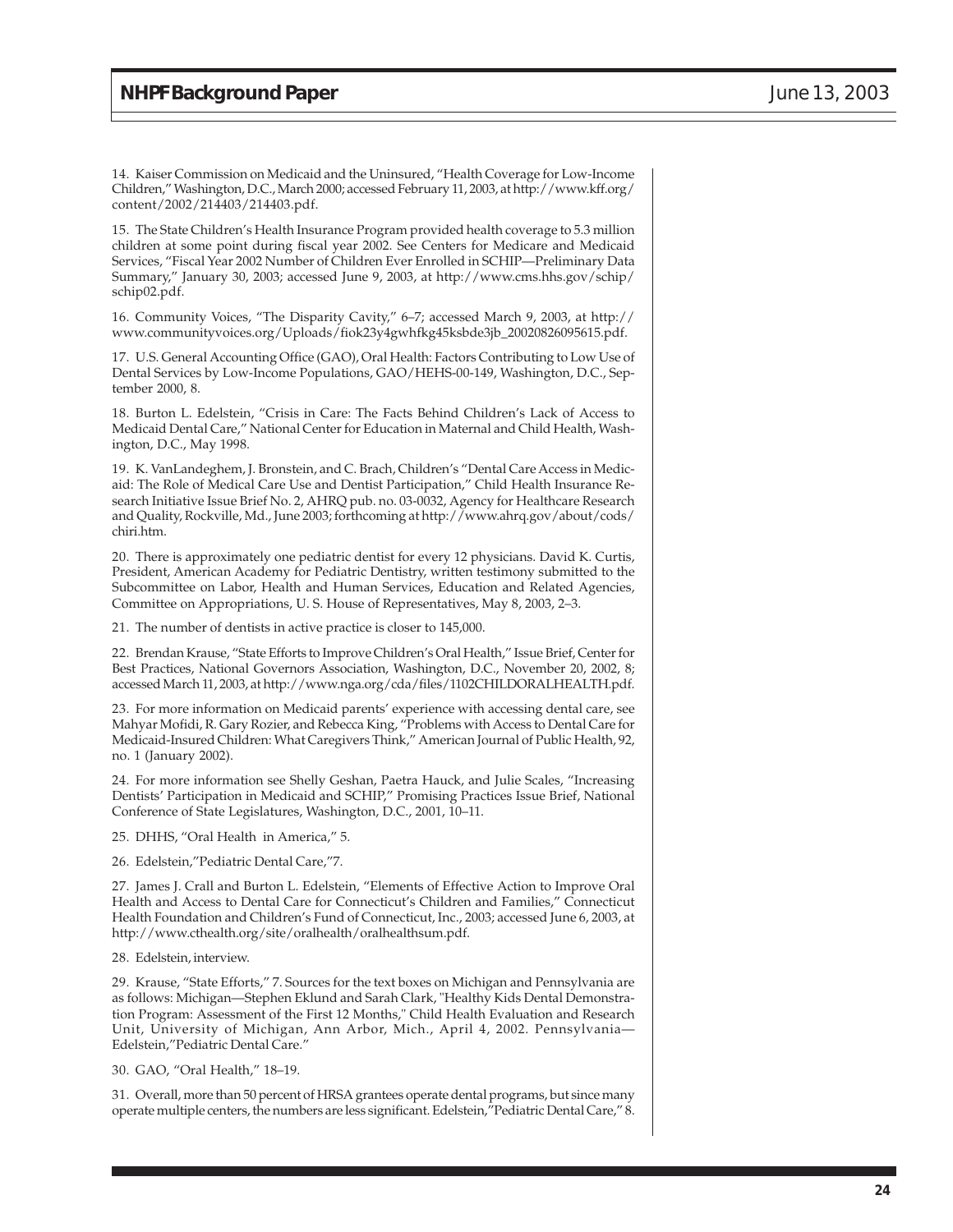32. GAO, "Oral Health."

33. Anne DeBiasi, Children's Dental Health Project, interview by author, June 6, 2003.

34. U.S. Department of Health and Human Services, "HHS Awards \$16 Million to 31 Health Centers to Expand Access to Comprehensive Health Care Services for the Uninsured," press release, Washington, D.C., March 24, 2003; accessed March 24, 2003, at http://www.hhs.gov/ news/press/2003pres/20030324.html.

35. Scott Litch, American Academy of Pediatric Dentistry, interview by author, June 9, 2003.

36. Community Voices, "Disparity Cavity."

37. GAO, "Oral Health."

38. Geshan, Hauck, and Scales. "Increasing Dentists' Participation," 12.

39. Excerpted from Pipeline, Profession and Practice, "Community-Based Dental Education," accessed June 4, 2003, at http://dentalpipeline.columbia.edu/.

40. Howard Bailit, interview by author, June 9, 2003.

41. Jack Dillenberg, interview by author, March 24, 2003.

42. American Dental Education Association, "Survey of Dental School Seniors, 2002," Washington, D.C., 2002. The survey was conducted only among students with debt. The average amount among all dental school students, with or without debt, was \$107,500.

43. For more information, see Krause, "State Efforts," 5.

44. GAO, "Oral Health," 21. Updated information provided by Michelle Corbin, Health Resources and Services Administration, interview by author, June 9, 2003.

45. GAO, "Oral Health," 21.

46. U.S. Department of Health and Human Services, "President Proposing Action on Many Fronts to Assist Uninsured," press release, Washington, D.C., March 10, 2003; accessed March 15, 2003, at http://www.hhs.gov/news/press/2003pres/20030310.html.

47. Candace Jones, Indian Health Service, interview by author, June 6, 2003.

48. GAO, "Oral Health."

49. GAO, "Oral Health," 21.

50. James J. Crall and Burton L. Edelstein, "Elements of Effective Action to Improve Oral Health and Access to Dental Care for Connecticut's Children and Families, Appendix," Children's Fund of Connecticut, Inc., July 25, 2001; accessed April 22, 2003, at http:// www.childrensfundofct.org/.

51. Geshan, Hauck, and Scales, "Increasing Dentists' Participation," 13.

52. Krause, "State Efforts," 6.

53. Geshan, Hauck, and Scales, "Increasing Dentists' Participation," 13-14.

54. For more information on the Interfaces project, see Children's Dental Health Project, "The Interface Between Medicine and Dentistry in Meeting the Oral Health Needs of Young Children: Project Description," at http://www.cdhp.org/Index.asp?PA=3&XX=115&XX=102&XX =127&XX=136.

55. DHHS, "Oral Health in America."

56. S. O. Griffin, K. Jones, S. L. Tomar, "Economic Evaluation of Community Water Fluoridation," Journal of Public Health Dentistry, 61 (2001), no. 2.

57. DHHS, "Oral Health in America," 3.

58. Partnership for Prevention, "Priorities in Prevention: Oral Health," Washington, D.C., May 2001; accessed March 23, 2003, at http://www.prevent.org/priorities/ PinP\_0501\_Oralhealth.pdf.

59. It should be noted that the water from many private wells does have fluoride.